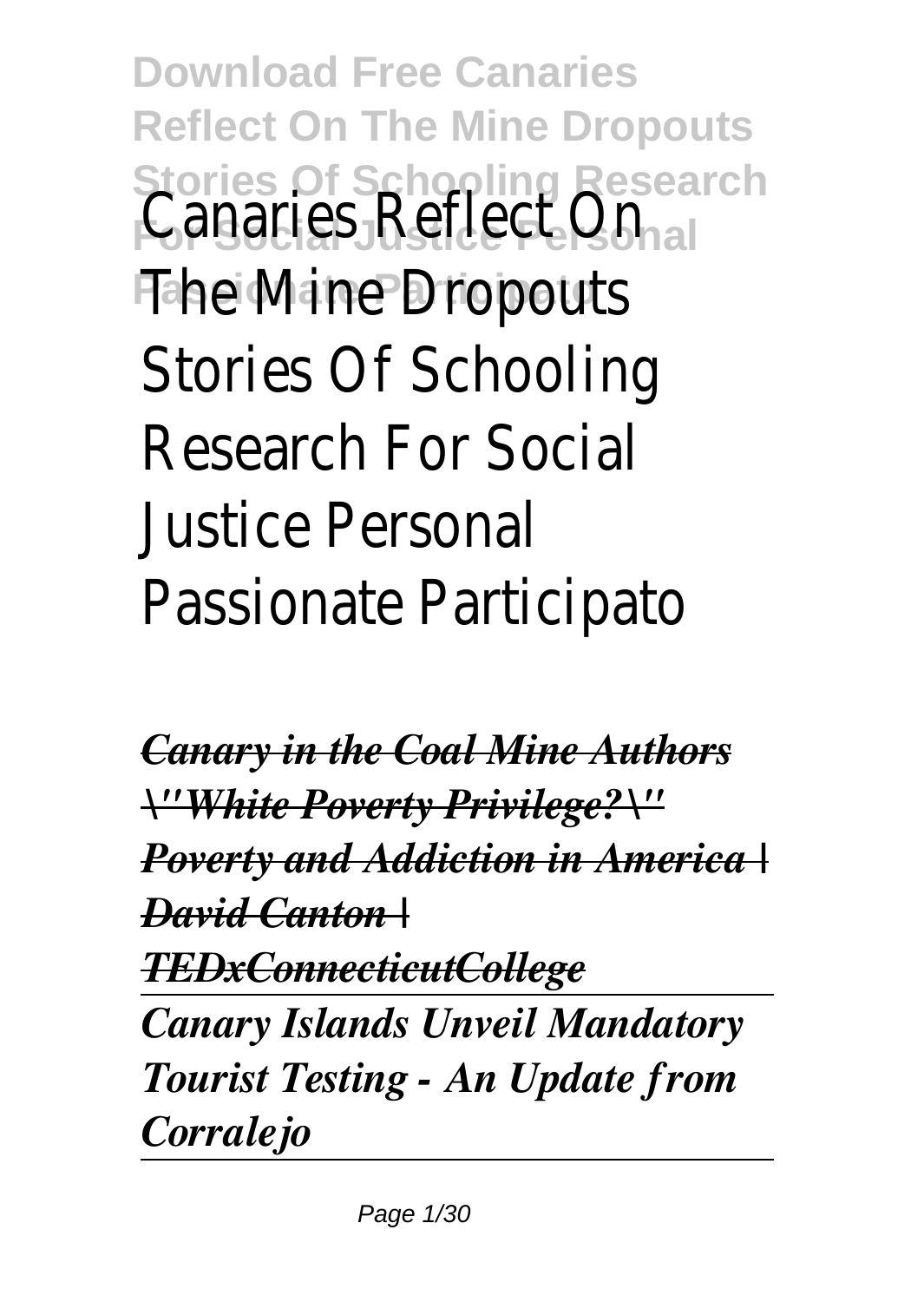**Download Free Canaries Reflect On The Mine Dropouts Stories Of Schooling Research** *Canary Islands Vacation Travel* **For Social Justice Personal** *Guide | Expedia Tenerife - The* **Passionate Participato** *Queen of the Canaries Canary Islands - Full Documentary Canaries in the Coal MineCanaries in the Mine: Decline of North America's Birds Meloneras is a beach and resort in Gran Canaria (Canary, Spain) - a complete, lazy stroll in October Canary Islands Video Travel Guide | Expedia Asia Assessing the Damage | Canary in a Coal Mine S1 Ep31 | NRN+ Canaries in Coal Mines Real Life incidents - The Rake sightings A Taste of the Canary Islands: Las Palmas de Gran Canaria Town So scared of humans that he chose to die alone! ANOTHER* Page 2/30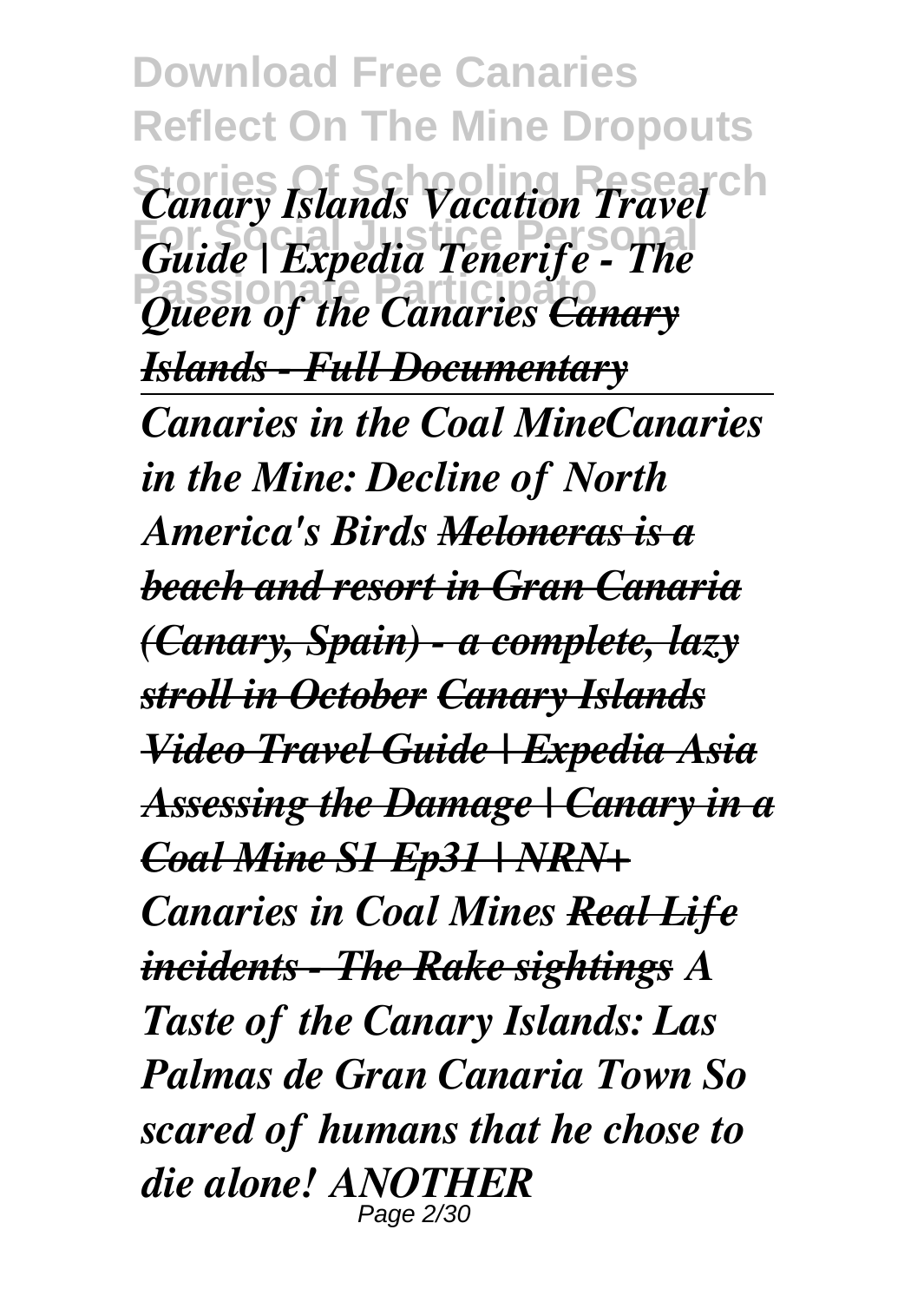**Download Free Canaries Reflect On The Mine Dropouts**  $INCREDIBLE$  *RESCUE!* **For Social Justice Personal** *Megatsunami Scenario - La Palma* **Passionate Participato** *Landslide*

*The Cape Verde IslandsWho are the Macaronesians: Genetics of Cape Verde, Canary Islands and More Spanish in Spain vs. Spanish in the Canary Islands*

*The BEST Canary Island! Exploring La Palma! Corralejo September 2020 - It's a ghost town! Lawrence Krauss: Why Are We Here? | Town Hall SeattleLa Palma - This Canary Island is Full of Surprises! The Canary Islands vs Mainland Spain Canary Islands all year round with H10 Hotels Cycling the Canary Islands: El Hierro Dr. Toohey Delivers Remarks on The* Page 3/30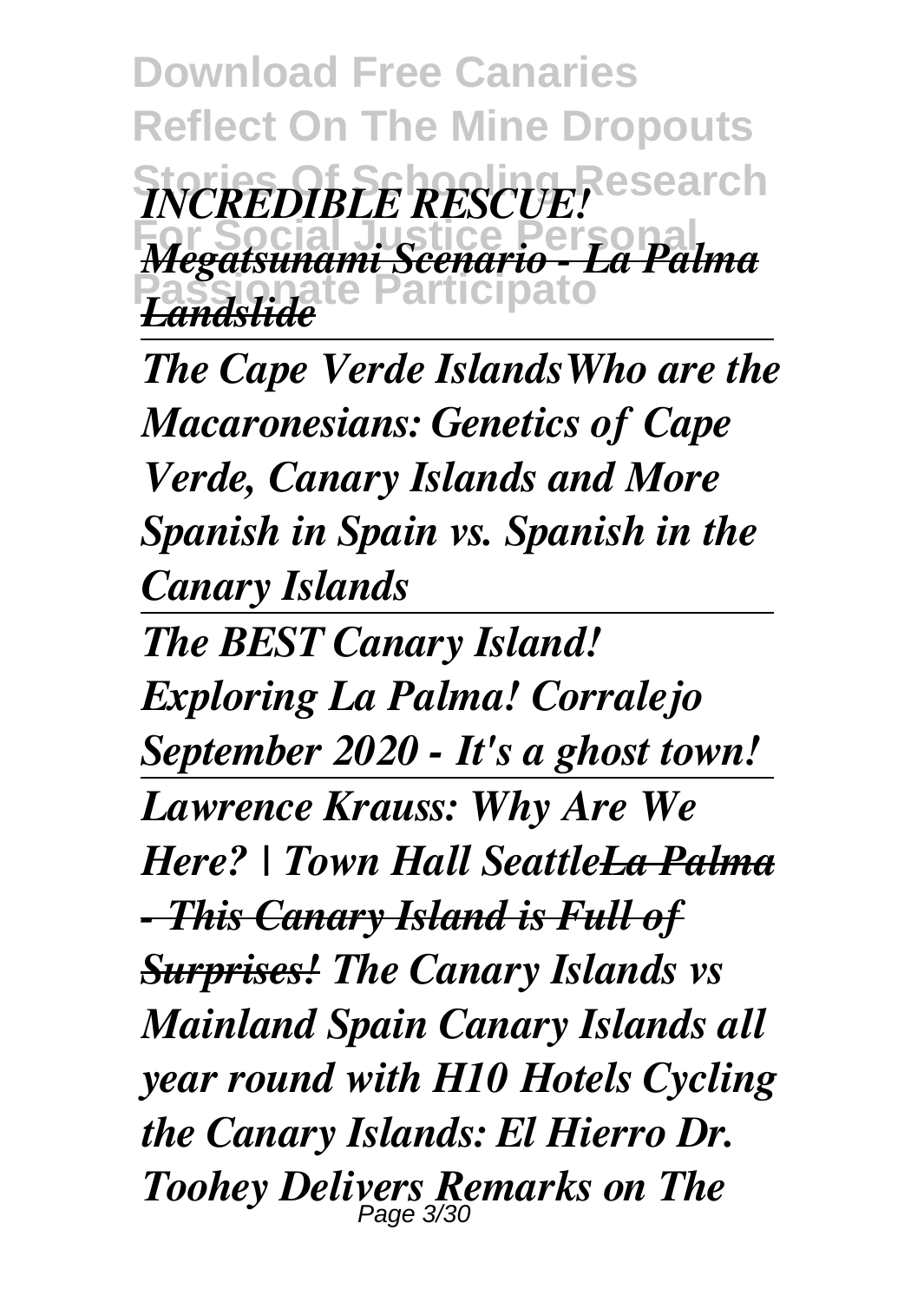**Download Free Canaries Reflect On The Mine Dropouts Stories Of Schooling Research** *Canary in the Coal Mine: Why the Stratosphere is Still Relevant How* **Passionate Participato** *languages change how we think and can give us super powers La Palma - Visiting A New Canary Island! Climate Council Online Book Club #5 \\\\ Climate Council Canaries Reflect On The Mine Canaries Reflect on the Mine is a must-read book that will undoubtedly prompt teachers and school administrators to rethink the conclusions they make as they interact with students. Challenging so-called educational reformers, Canaries calls for alternative considerations of disempowering structures and policies that both assault human desires and* Page 4/30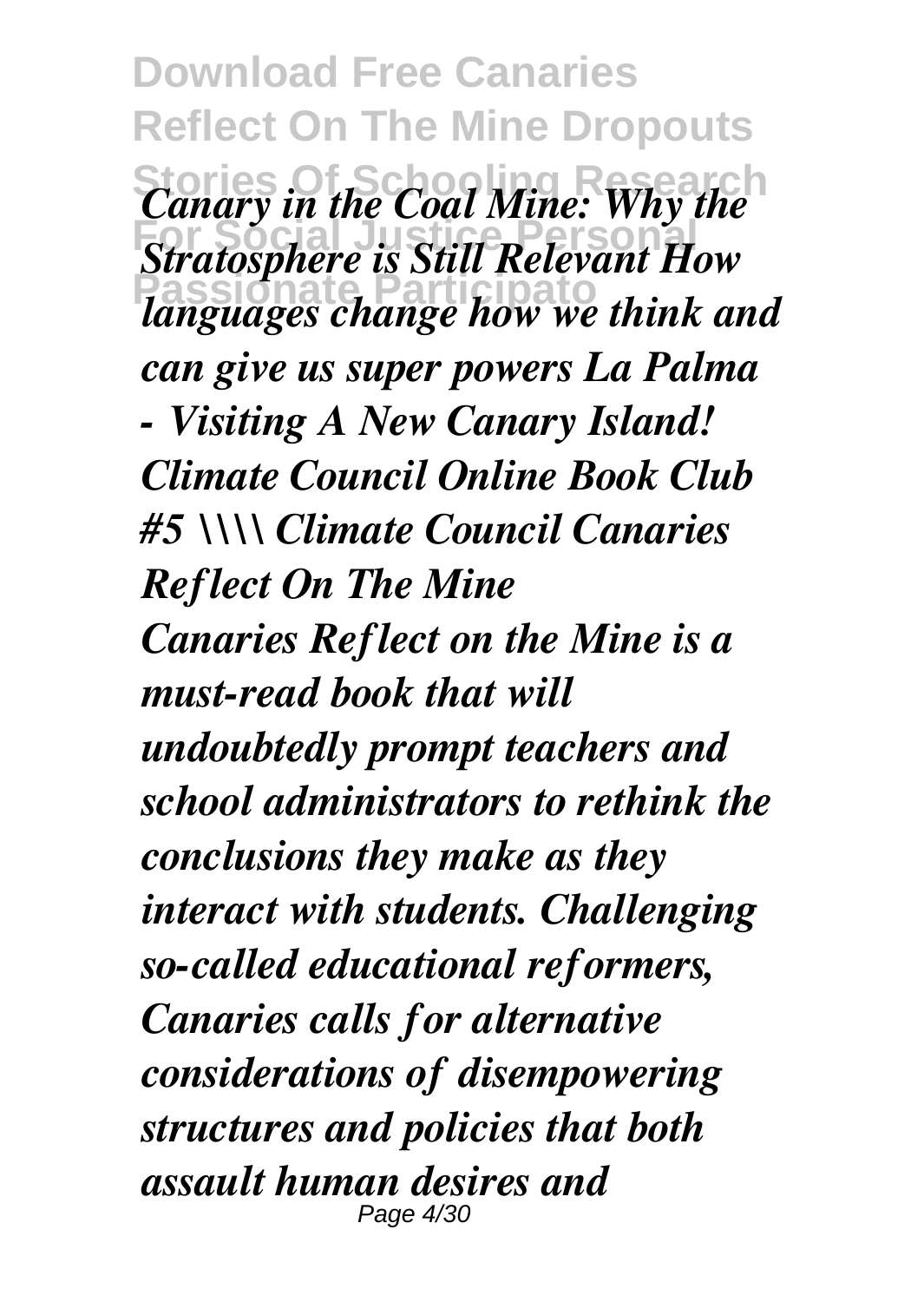**Download Free Canaries Reflect On The Mine Dropouts Stories Of Schooling Research** *disregard cherished values.* **For Social Justice Personal Passionate Participato** *IAP || Book || Canaries Reflect on the Mine*

*In Canaries Reflect on the Mine: Dropouts' Stories of Schooling, Jeanne Cameron invites the reader to see schooling and early school leaving through the eyes of high school dropouts themselves. The transcendent desires revealed by this research to be known and valued, to learn with purpose and autonomy are spoken with poignant clarity by the young people who story these pages.*

*Canaries Reflect on the Mine: Dropouts' Stories of ...* Page 5/30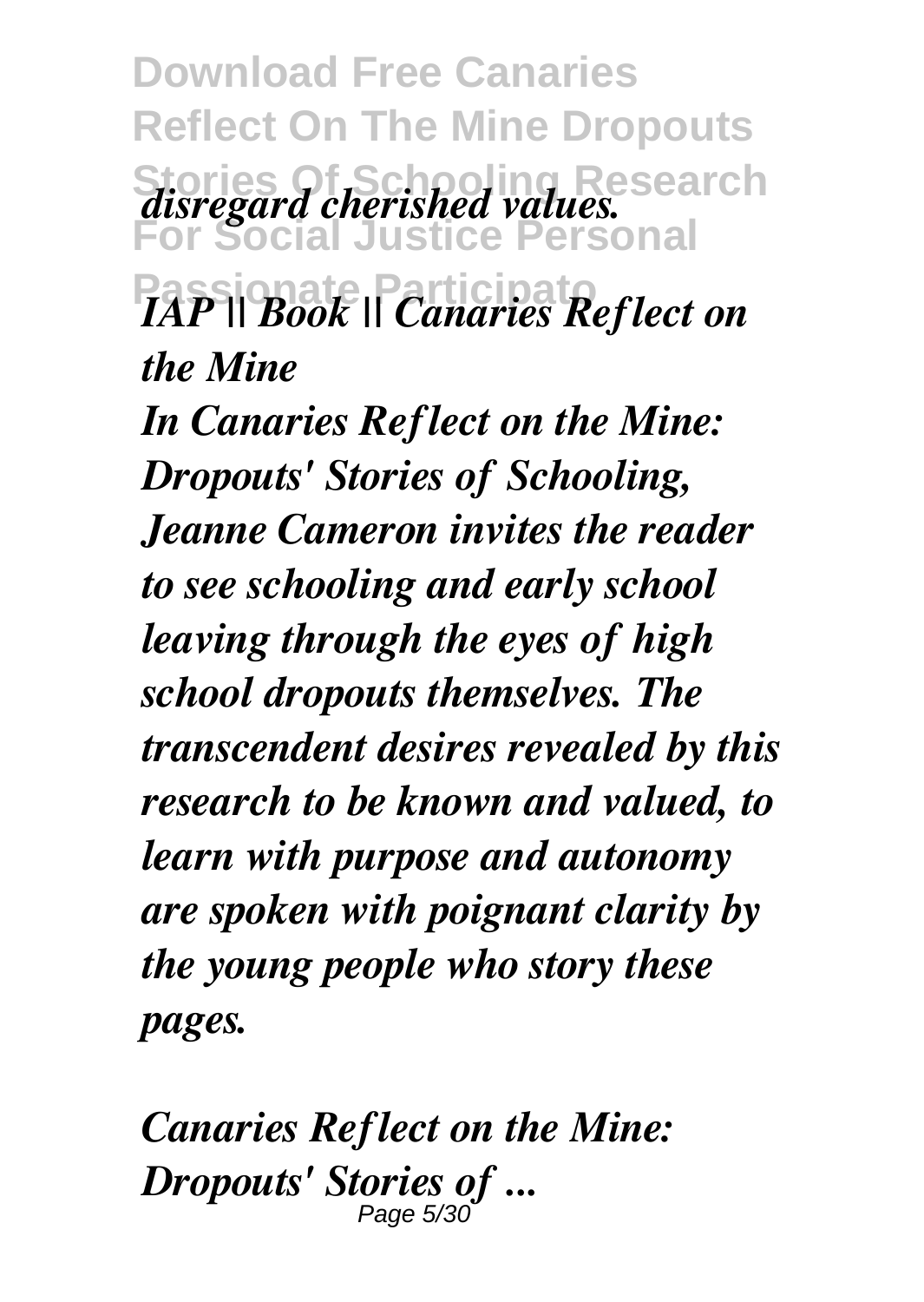**Download Free Canaries Reflect On The Mine Dropouts Stories Of Schooling Research** *Collectively, these young people's EXECUTE: FOR SOCIETING*,  $\frac{1}{2}$  and  $\frac{1}{2}$  canary-in-the-mine **Passionate Participato** *metaphor, one where the canaries exit and the miners remain. They implore us to see the dropout crisis as a symptom of the alienating and dehumanizing school practices advanced by No Child Left Behind and Race to the Top.*

*Canaries Reflect on the Mine: Dropouts' Stories of ... In Canaries Reflect on the Mine: Dropouts' Stories of Schooling, Jeanne Cameron invites the reader to see schooling and early school leaving through the eyes of high school dropouts themselves. The transcendent desires revealed by this* Page 6/30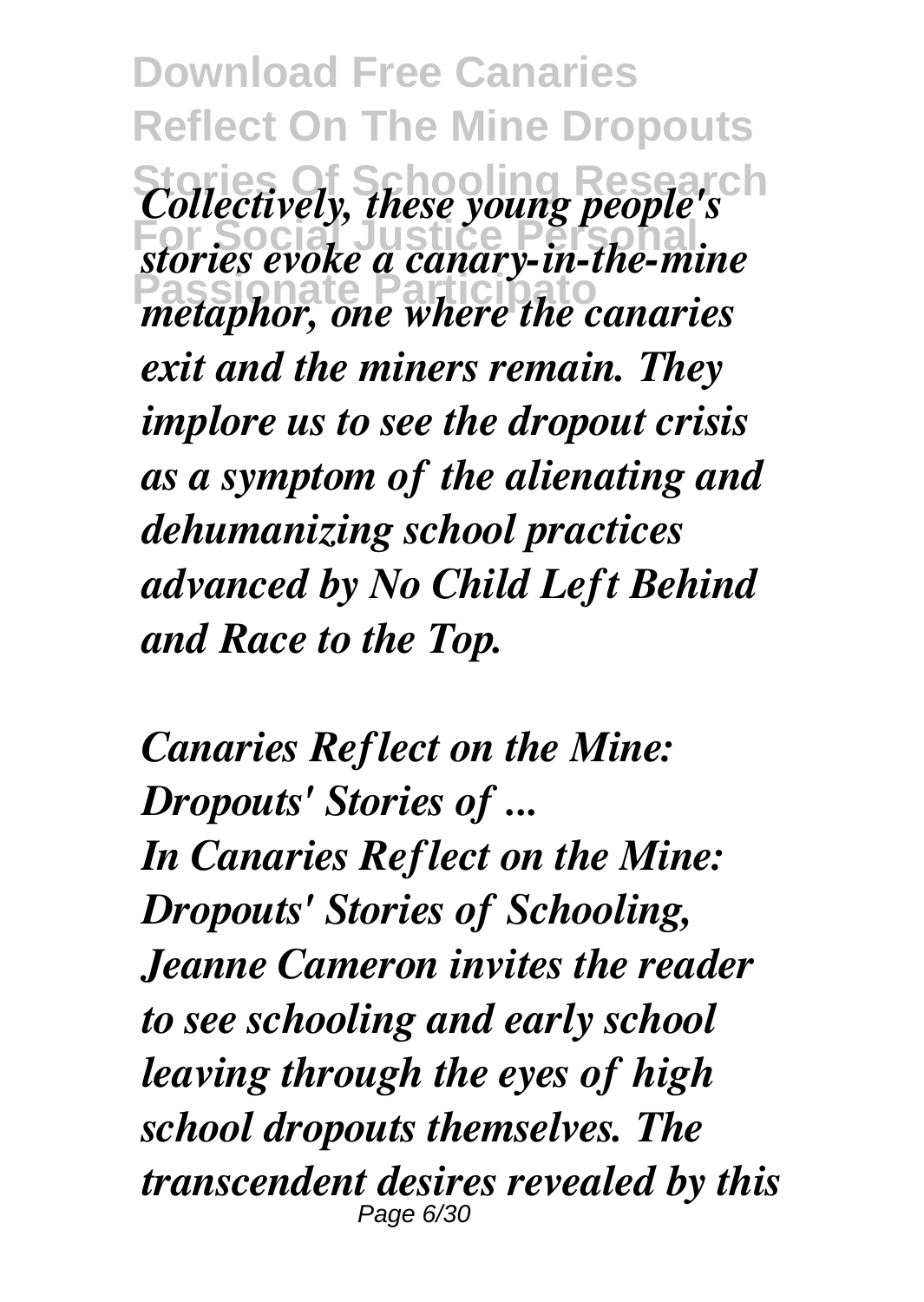**Download Free Canaries Reflect On The Mine Dropouts Stories Of Schooling Research** *research - to be known and valued, Form Social Collection income and autonomy* **Passionate Participato** *- are spoken with poignant clarity by the young people who story these pages.*

*Canaries Reflect on the Mine: Dropouts' Stories of ... In Canaries Reflect on the Mine: Dropouts' Stories of Schooling, Jeanne Cameron invites the reader to see schooling and early school leaving through the eyes of high school dropouts themselves. The transcendent desires revealed by this research - to be known and valued, to learn with purpose and autonomy - are spoken with poignant clarity by the young people who story these* Page 7/30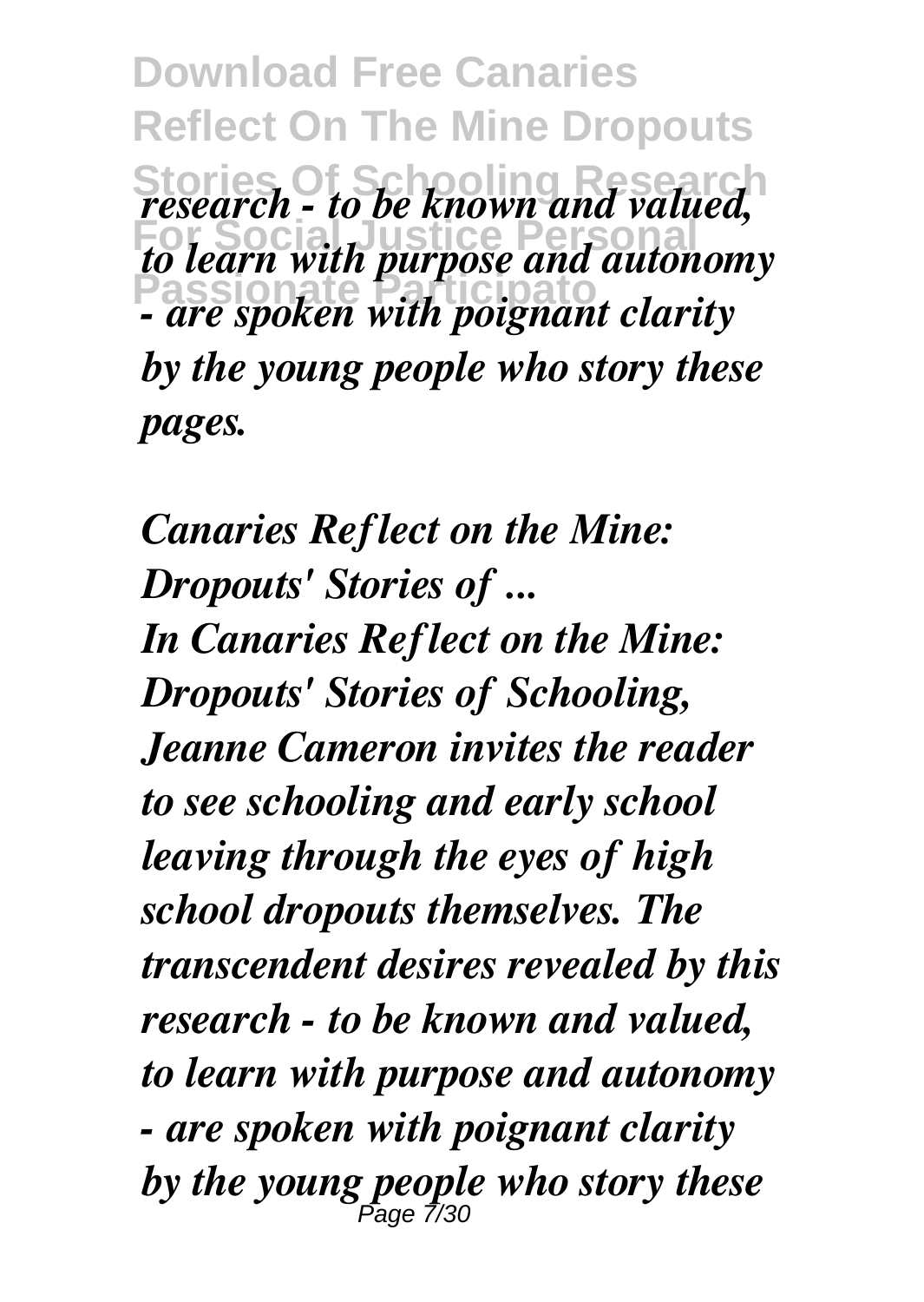**Download Free Canaries Reflect On The Mine Dropouts Stories Of Schooling Research For Social Justice Personal Passionate Participato** *Full Version Canaries Reflect on pages. the Mine: Dropouts ...*

*Collectively, these young people's stories evoke a canary-in-the-mine metaphor, one where the canaries exit and the miners remain. They implore us to see the dropout crisis as a symptom of the alienating and dehumanizing school practices advanced by No Child Left Behind and Race to the Top.*

*Canaries Reflect on the Mine: Dropouts' Stories of ... In Canaries Reflect on the Mine: Dropouts' Stories of Schooling, Jeanne Cameron invites the reader* Page 8/30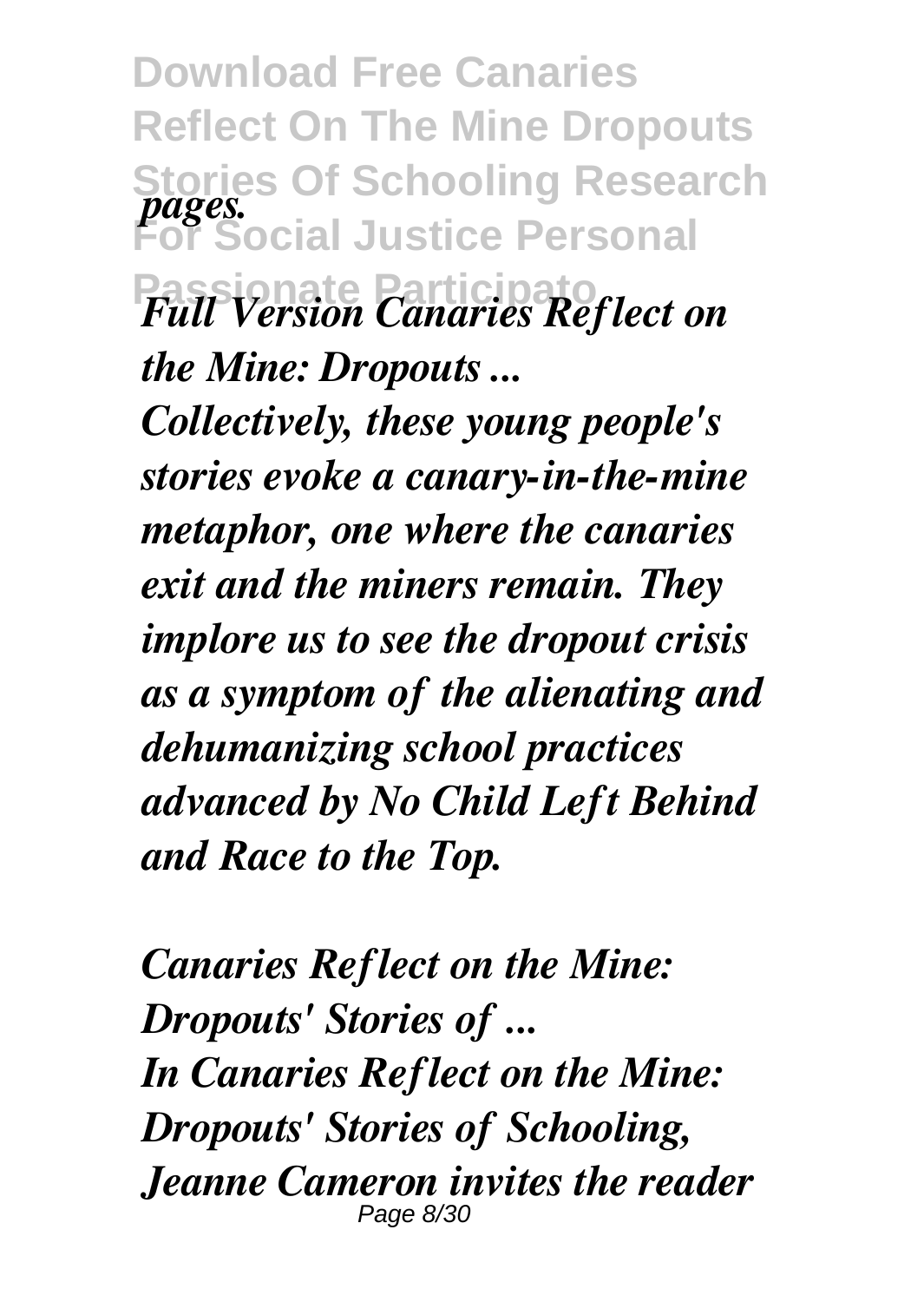**Download Free Canaries Reflect On The Mine Dropouts Stories Of Schooling Research** *to see schooling and early school* **For Social Justice Personal** *leaving through the eyes of high* **Passionate Participato** *school dropouts themselves. The transcendent desires revealed by this research - to be known and valued, to learn with purpose and autonomy - are spoken with poignant clarity by the young people who story these pages.*

*Canaries reflect on the mine : dropouts' stories of ... Canaries Reflect on the Mine Dropouts' Stories of Schooling Research for Social Justice Personal Pas*

*Canaries Reflect on the Mine Dropouts' Stories of Schooling* Page 9/30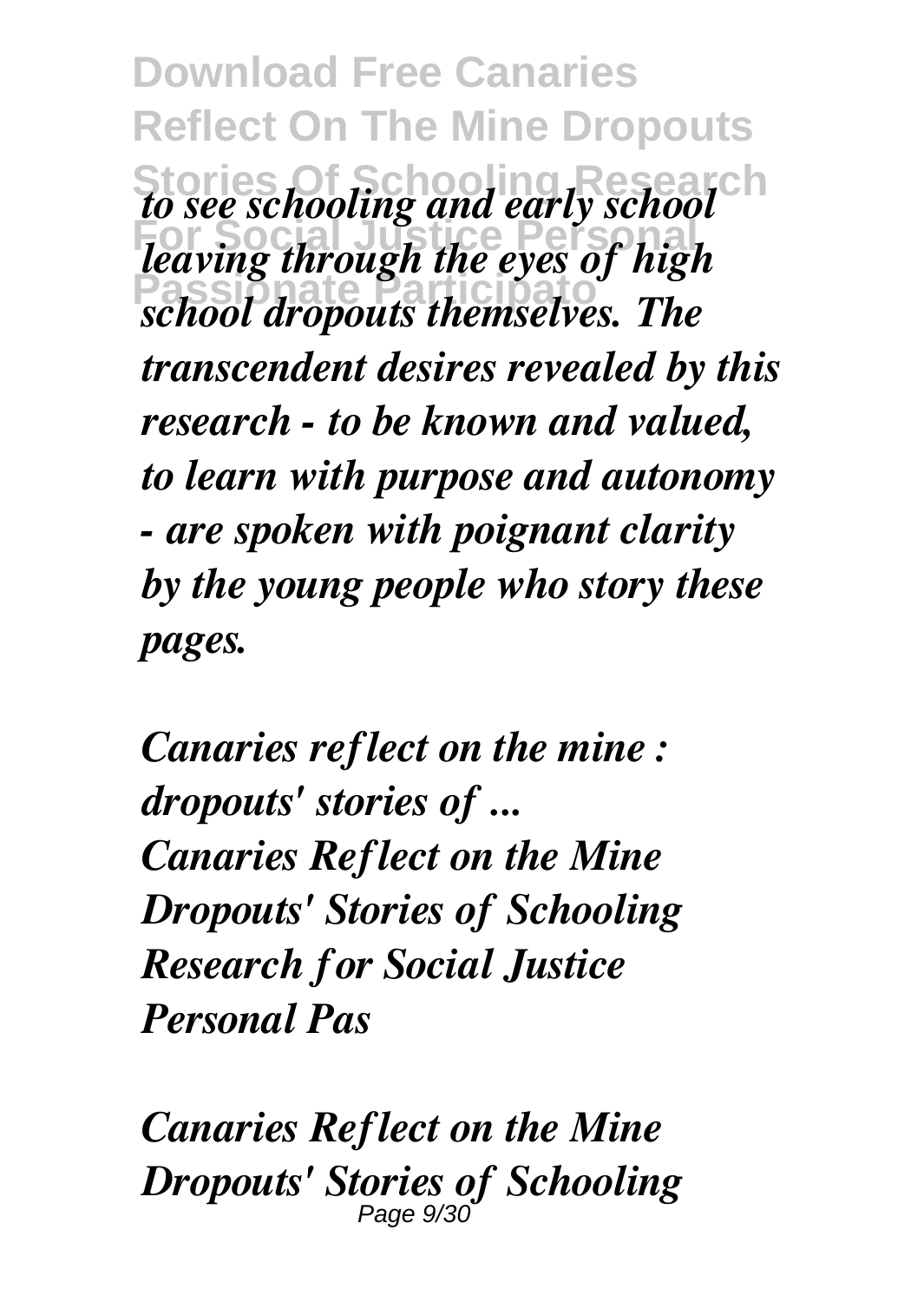**Download Free Canaries Reflect On The Mine Dropouts Stories Of Schooling Research For Social Justice Personal** *Canaries Reflect on the Mine: Research for Social Justice Personal Pas Dropouts' Stories of Schooling. Guest Writer: Adam Sutton Accountability has been a required buzz word when talking about school reform for 20 years. It ties results to school spending. In particular, test scores and student achievement data are expected to rise with spending.*

*Canaries Reflect on the Mine: Dropouts' Stories of ... Canaries Reflect on the Mind By: Rene Lewis and Robyn Bender Ending Result ...It's like the preppy kids don't like the punk kids and the* Page 10/3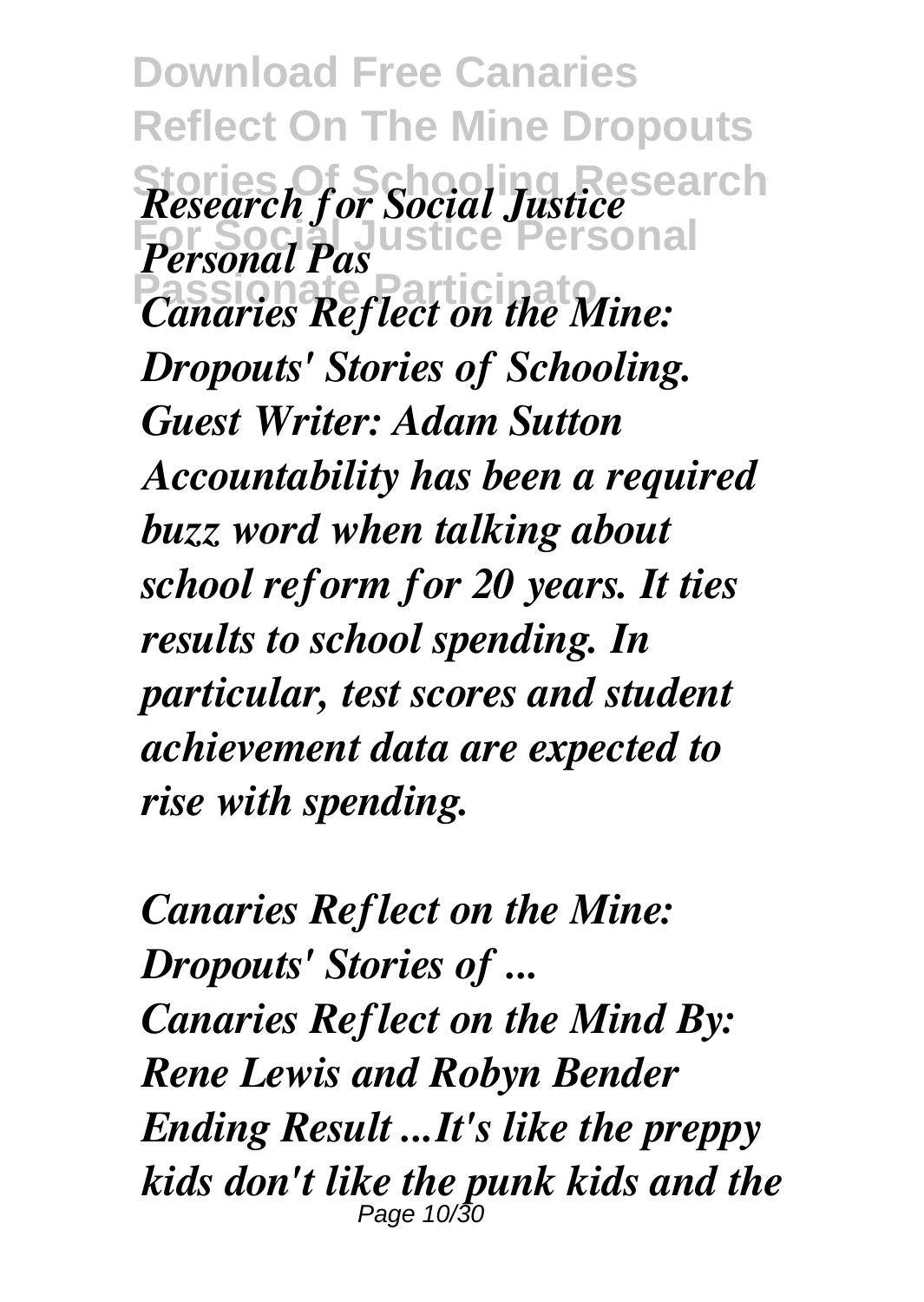**Download Free Canaries Reflect On The Mine Dropouts Stories Of Schooling Research** *skater kids hate the roller bladers, Forms who have new roter brancis,*<br>*cause you can tell who's obviously a* **Passionate Participato** *skater kid, who's a punk kid, who's a prep, who's a goth. They're all*

*Canaries Reflect on the Mind: Hannah' by Rene Lewis Canaries Reflect on the Mine: Dropouts' Stories of Schooling: Cameron, Jeanne: Amazon.com.au: Books*

*Canaries Reflect on the Mine: Dropouts' Stories of ... reasons. Reading this canaries reflect on the mine dropouts stories of schooling research for social justice personalpassionateparticipatory will* Page 11/3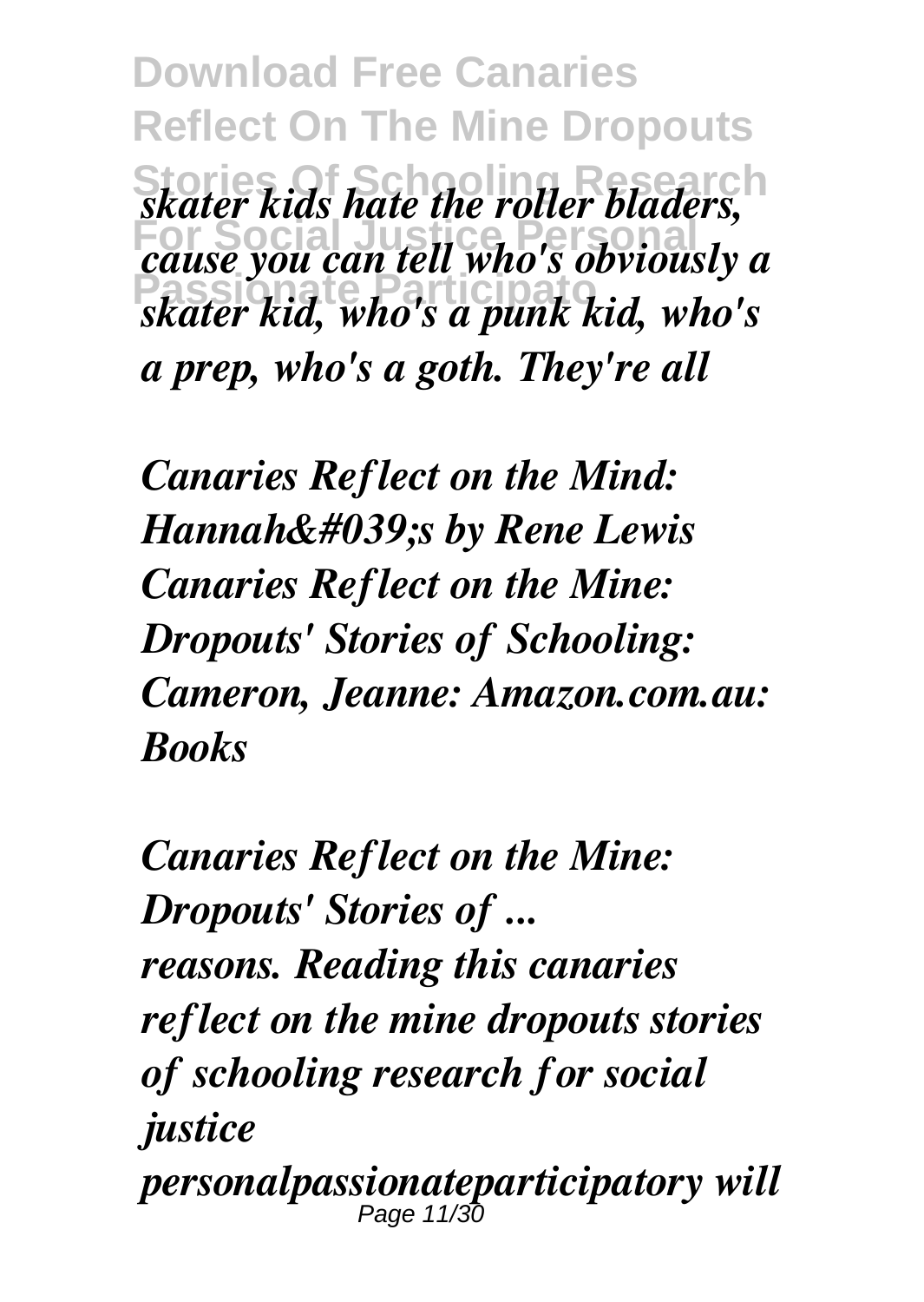**Download Free Canaries Reflect On The Mine Dropouts Stories Of Schooling Research** *allow you more than people admire. It will lead to know more than the* **Passionate Participato** *people staring at you. Even now, there are many sources to learning, reading a collection still becomes the first unusual as a good way.*

*Canaries Reflect On The Mine Dropouts Stories Of Schooling ... In 1906, canaries were used by a rescue team to enter a mine in the aftermath of an explosion (see below). The canary was described as most useful and in some instances they were produced as evidence during investigations of industrial accidents.*

*Canaries in the Coal Mine - The* Page 12/30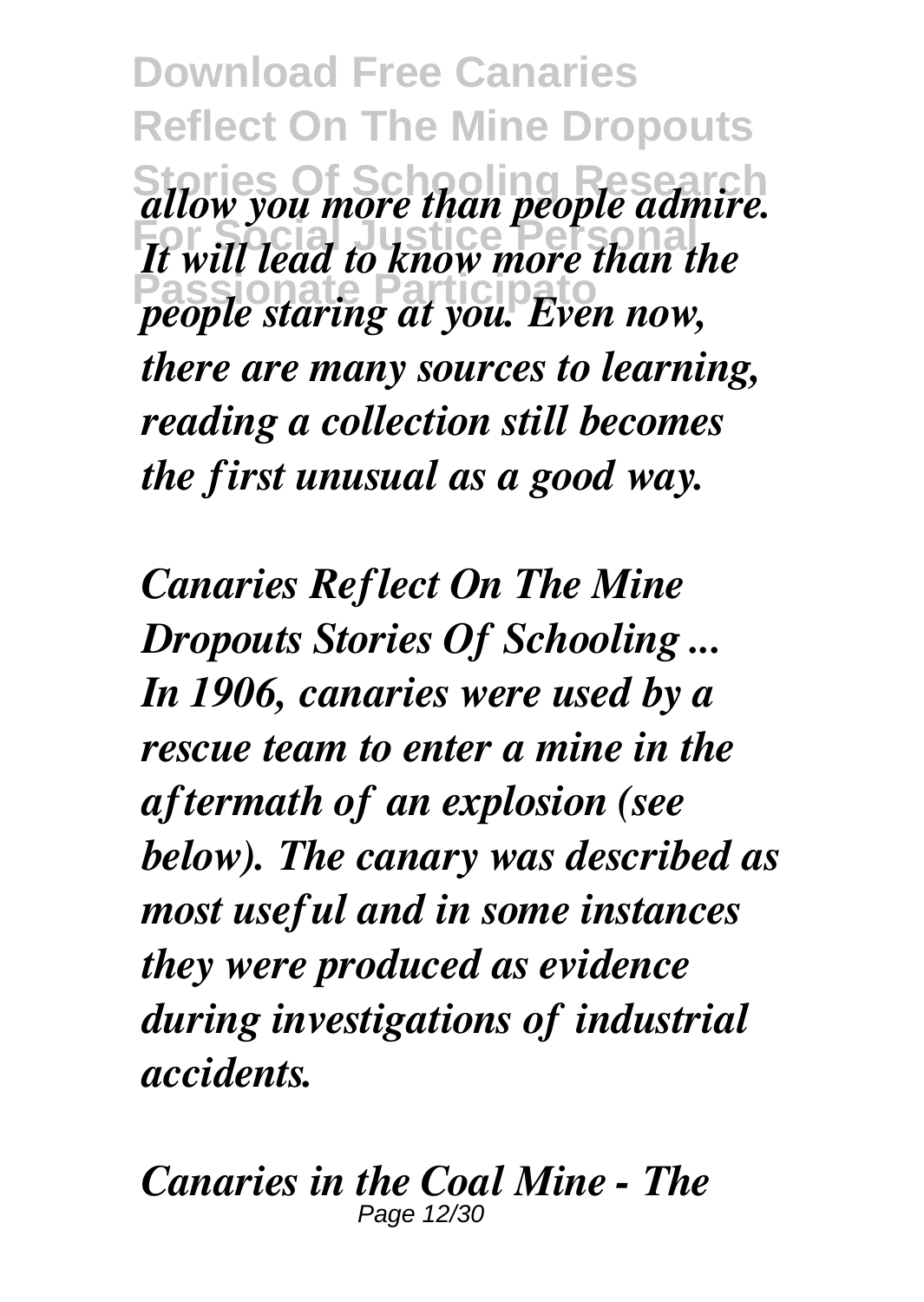**Download Free Canaries Reflect On The Mine Dropouts Stories Of Schooling Research** *Gale Review Forms Hereinkh*<br>*We use cookies (opens in new* **Passionate Participato** *window) for a number of reasons, such as keeping FT Sites reliable and secure, personalising content and ads, providing social media features and to analyse how our ...*

*ETFs are the canary in the bond coal mine | Financial Times In Canaries Reflect on the Mine: Dropouts' Stories of Schooling, Jeanne Cameron invites the reader to see schooling and early school leaving through the eyes of high school dropouts themselves. The transcendent desires revealed by this research to be known and valued, to learn with purpose and autonomy* Page 13/30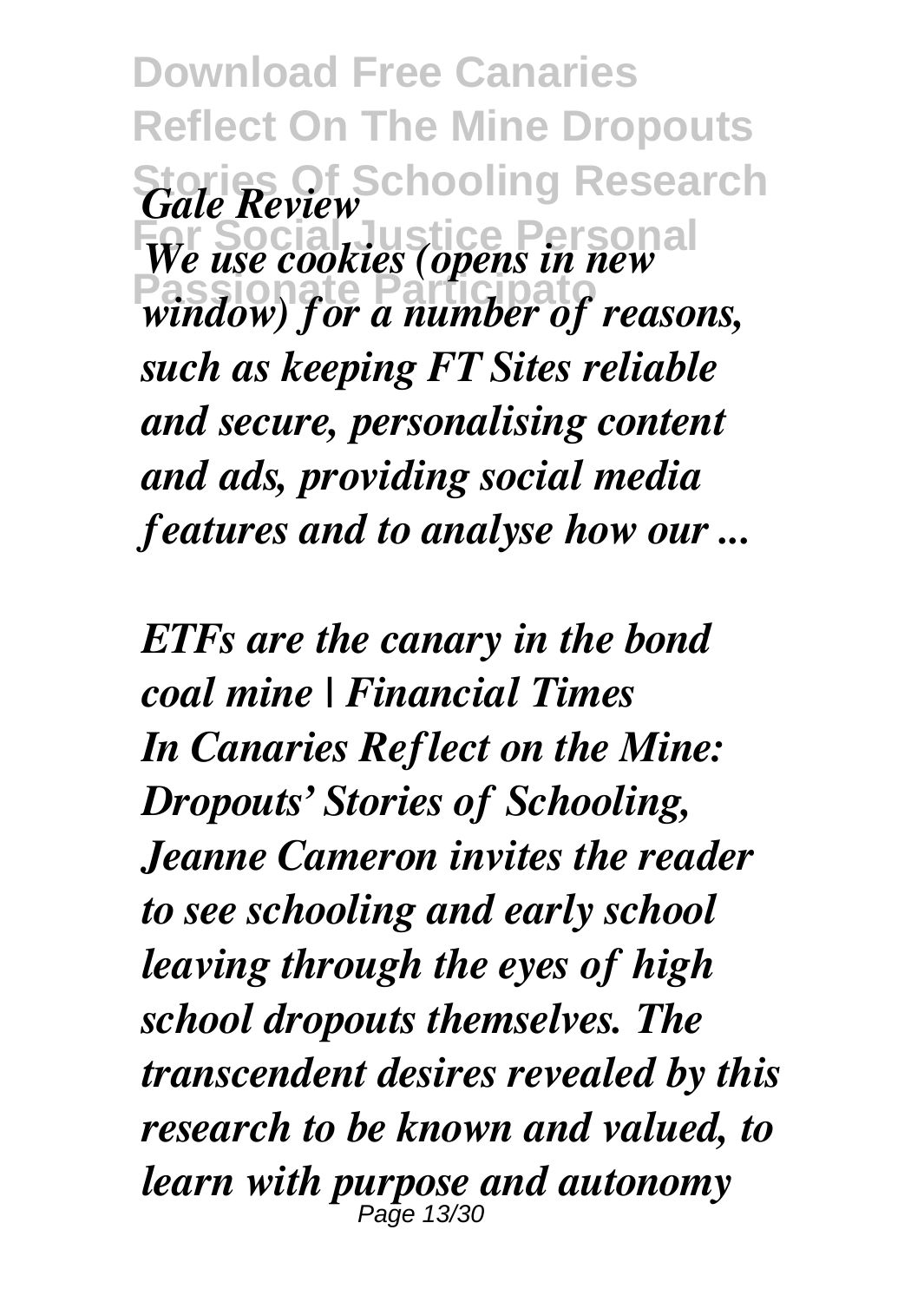**Download Free Canaries Reflect On The Mine Dropouts Stories Of Schooling Research** *are spoken with poignant clarity by* **For Social Justice Personal** *the young people who story these* te Participat *pages.*

*Canaries Reflect on the Mine eBook por Jeanne Cameron ...*

*In modern politics, polls often serve as the canary in the mine - an early warning signal of danger or trends. But polls can also be used to wag the dog - diverting attention from something significant.*

*25 Canary Quotes - Inspirational Quotes at BrainyQuote If society were a mine, refugees would be the canaries in it. Their condition reveals whether the currents of public air are pure or* Page 14/30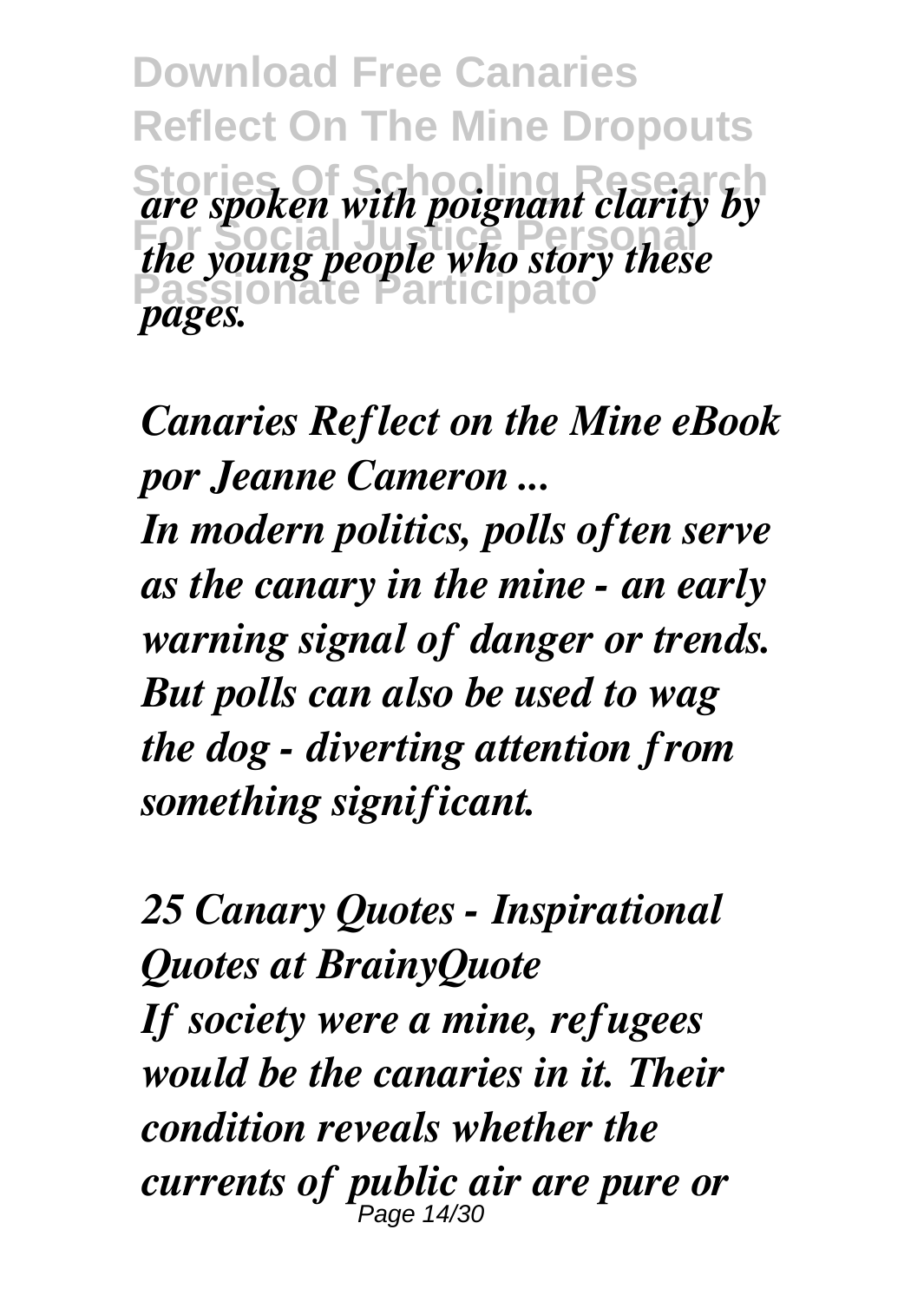**Download Free Canaries Reflect On The Mine Dropouts Stories Of Schooling Research** *toxic. By that standard the present Formal Statistics in the present currents in Australia are noxious.* **Passionate Participato** *They mark a change from the first generous response to the Coronavirus to the meaner reconstruction of the economy. By Andrew Hamilton*

*Refugees are the canaries in the mine*

*All outbound international travel from England will be banned, except for a small number of circumstances, as part of the new rules revealed last night by Prime Minister Boris Johnson.*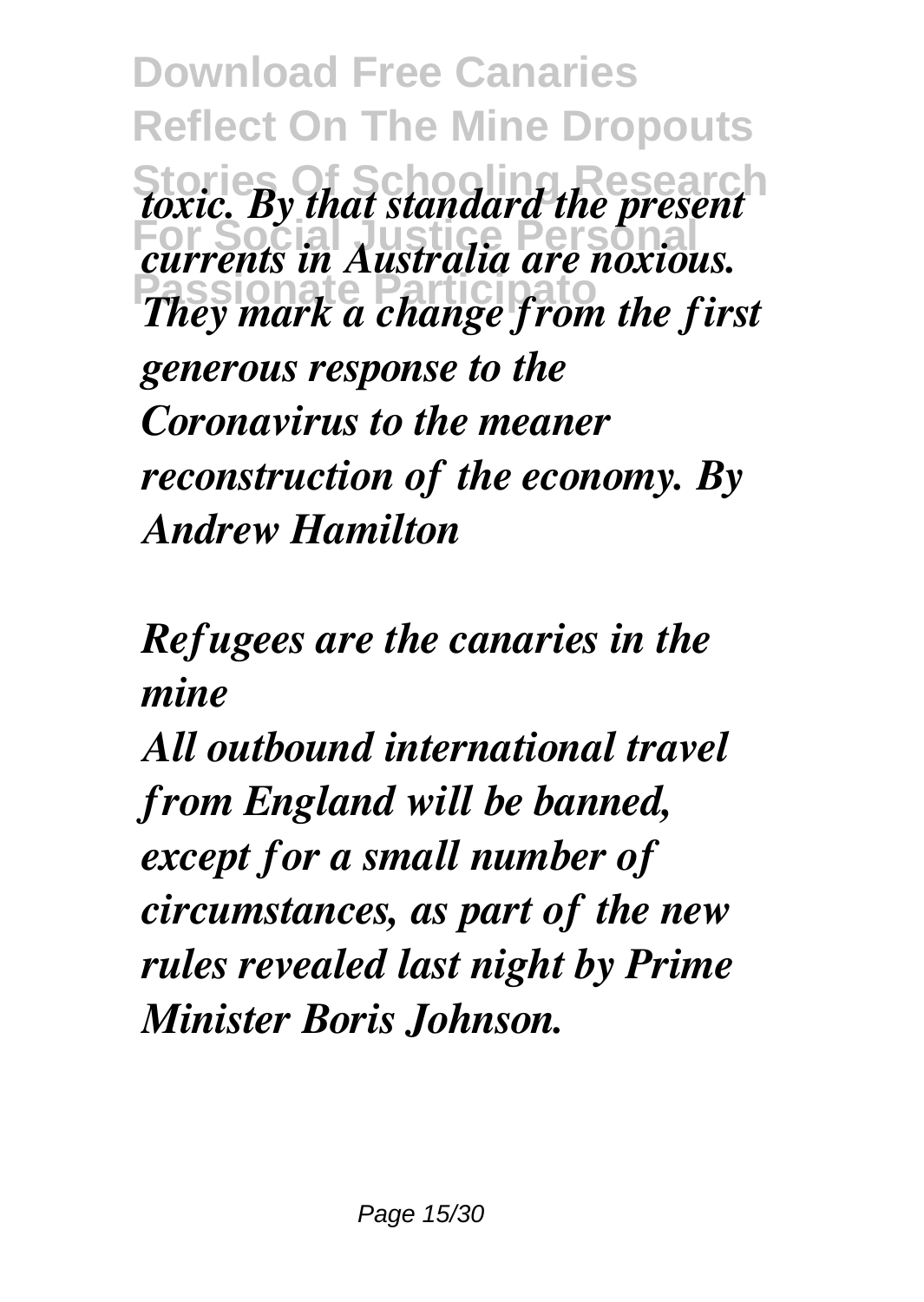**Download Free Canaries Reflect On The Mine Dropouts Stories Of School Mine Authors For Social Justice Personal** *\"White Poverty Privilege?\"* **Passionate Participato** *Poverty and Addiction in America | David Canton | TEDxConnecticutCollege*

*Canary Islands Unveil Mandatory Tourist Testing - An Update from Corralejo*

*Canary Islands Vacation Travel Guide | Expedia Tenerife - The Queen of the Canaries Canary Islands - Full Documentary Canaries in the Coal MineCanaries in the Mine: Decline of North America's Birds Meloneras is a beach and resort in Gran Canaria (Canary, Spain) - a complete, lazy stroll in October Canary Islands Video Travel Guide | Expedia Asia* Page 16/30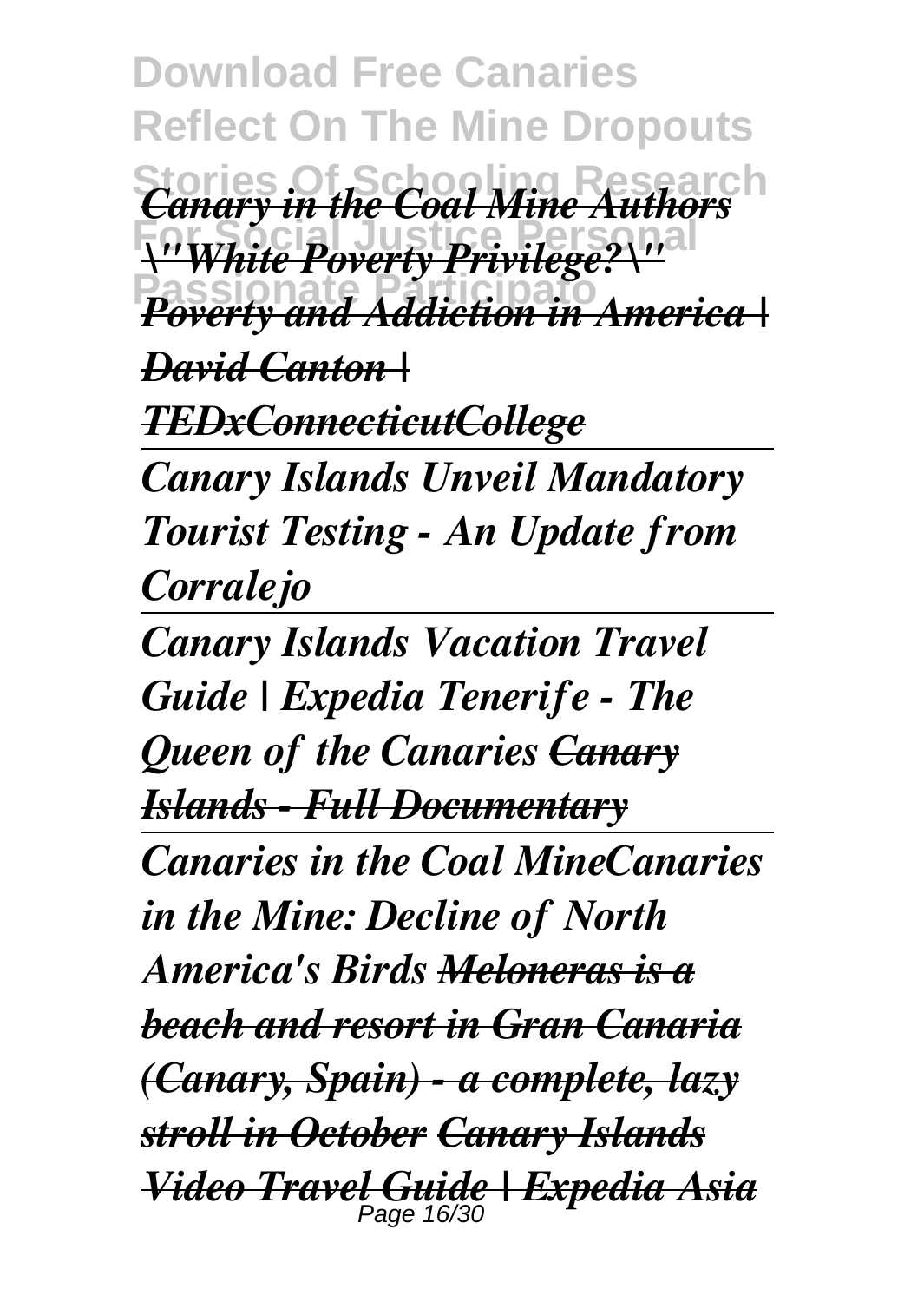**Download Free Canaries Reflect On The Mine Dropouts Stories Of Schooling Research** *Assessing the Damage | Canary in a For Social Mine S1 Ep31 | NRN+* **Passionate Participato** *Canaries in Coal Mines Real Life incidents - The Rake sightings A Taste of the Canary Islands: Las Palmas de Gran Canaria Town So scared of humans that he chose to die alone! ANOTHER INCREDIBLE RESCUE!*

*Megatsunami Scenario - La Palma Landslide*

*The Cape Verde IslandsWho are the Macaronesians: Genetics of Cape Verde, Canary Islands and More Spanish in Spain vs. Spanish in the Canary Islands*

*The BEST Canary Island! Exploring La Palma! Corralejo September 2020 - It's a ghost town!*  Page 17/30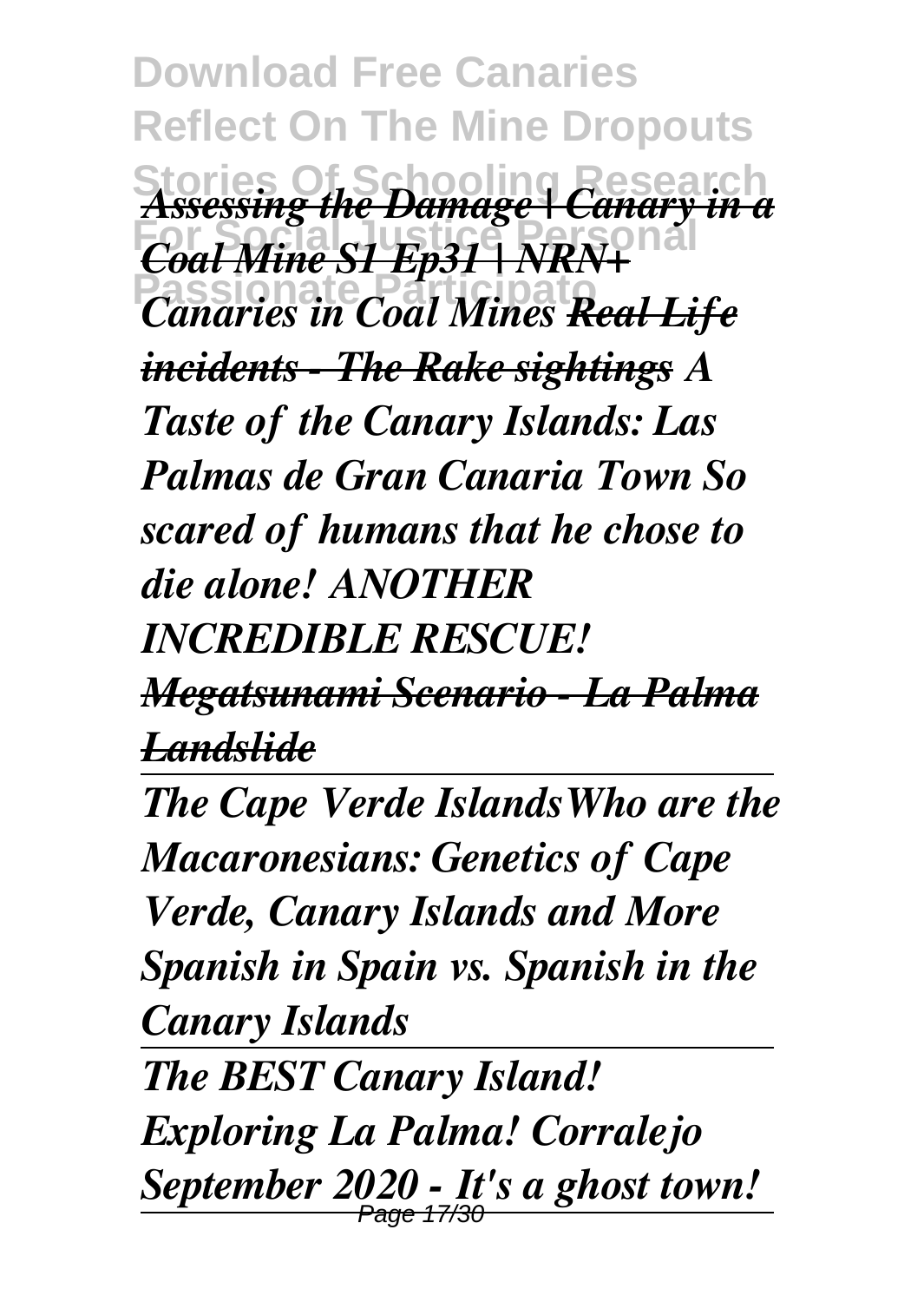**Download Free Canaries Reflect On The Mine Dropouts Stories Of Schooling Research** *Lawrence Krauss: Why Are We Hamblies Halls Willy Have Weather* **Passionate Participato** *- This Canary Island is Full of Surprises! The Canary Islands vs Mainland Spain Canary Islands all year round with H10 Hotels Cycling the Canary Islands: El Hierro Dr. Toohey Delivers Remarks on The Canary in the Coal Mine: Why the Stratosphere is Still Relevant How languages change how we think and can give us super powers La Palma - Visiting A New Canary Island! Climate Council Online Book Club #5 \\\\ Climate Council Canaries Reflect On The Mine Canaries Reflect on the Mine is a must-read book that will undoubtedly prompt teachers and* Page 18/30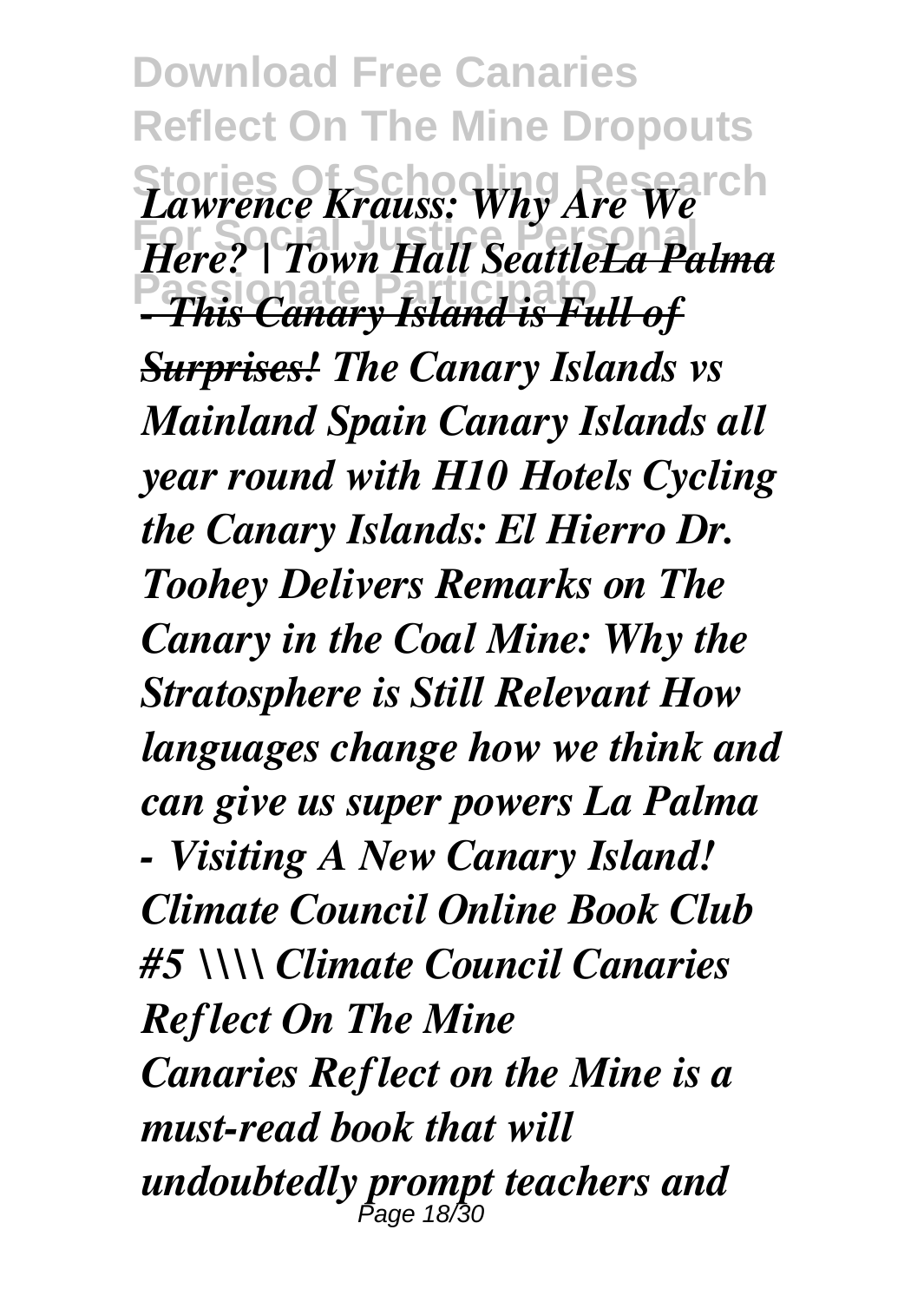**Download Free Canaries Reflect On The Mine Dropouts Stories Of Schooling Research** *school administrators to rethink the Forcess dimension aloness conclusions* **Passionate Participato** *interact with students. Challenging so-called educational reformers, Canaries calls for alternative considerations of disempowering structures and policies that both assault human desires and disregard cherished values.*

*IAP || Book || Canaries Reflect on the Mine*

*In Canaries Reflect on the Mine: Dropouts' Stories of Schooling, Jeanne Cameron invites the reader to see schooling and early school leaving through the eyes of high school dropouts themselves. The transcendent desires revealed by this* Page 19/30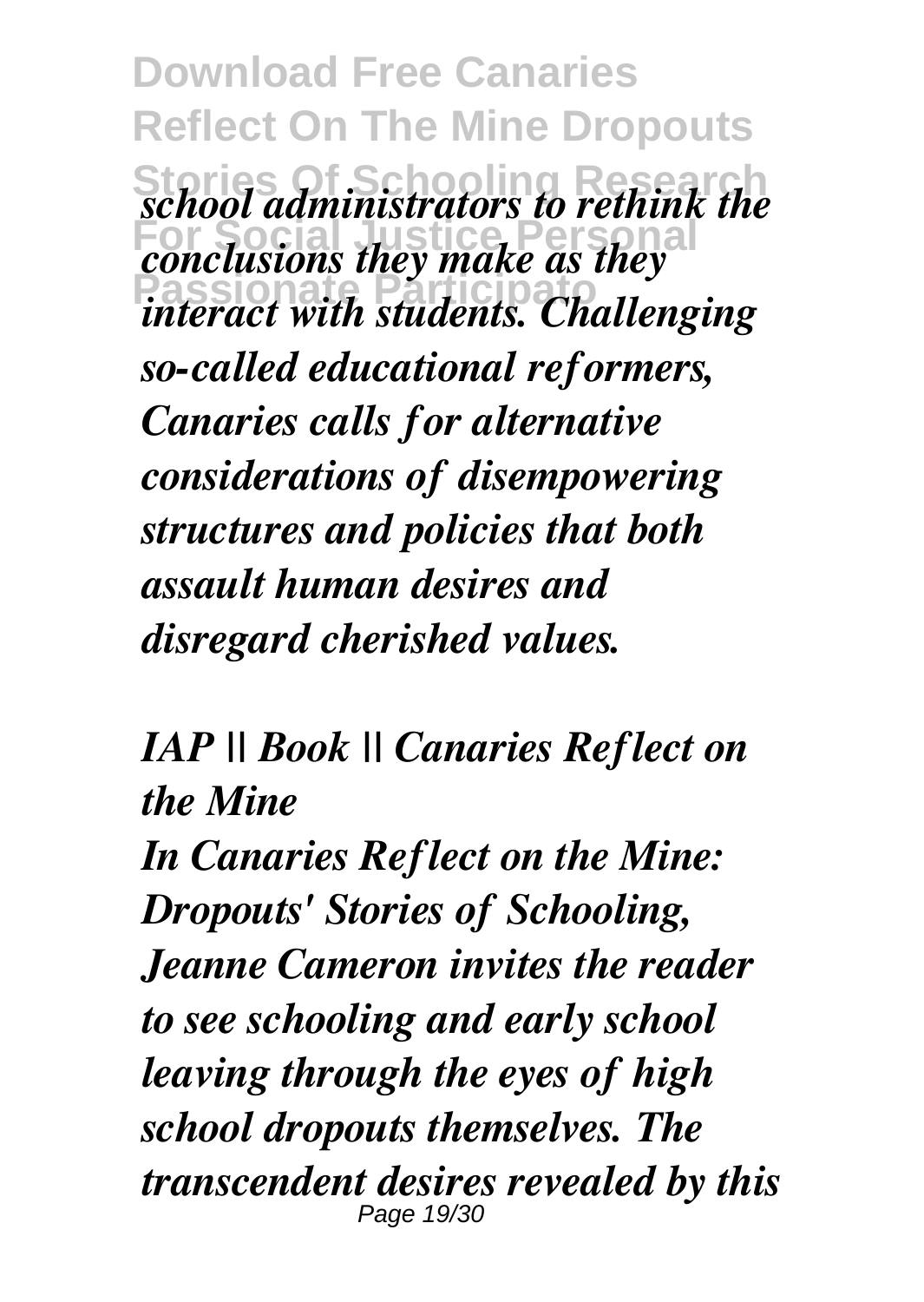**Download Free Canaries Reflect On The Mine Dropouts Stories Of Schooling Research** *research to be known and valued, to Forces on the Social City School, learn with purpose and autonomy* **Passionate Participato** *are spoken with poignant clarity by the young people who story these pages.*

*Canaries Reflect on the Mine: Dropouts' Stories of ... Collectively, these young people's stories evoke a canary-in-the-mine metaphor, one where the canaries exit and the miners remain. They implore us to see the dropout crisis as a symptom of the alienating and dehumanizing school practices advanced by No Child Left Behind and Race to the Top.*

*Canaries Reflect on the Mine:* Page 20/30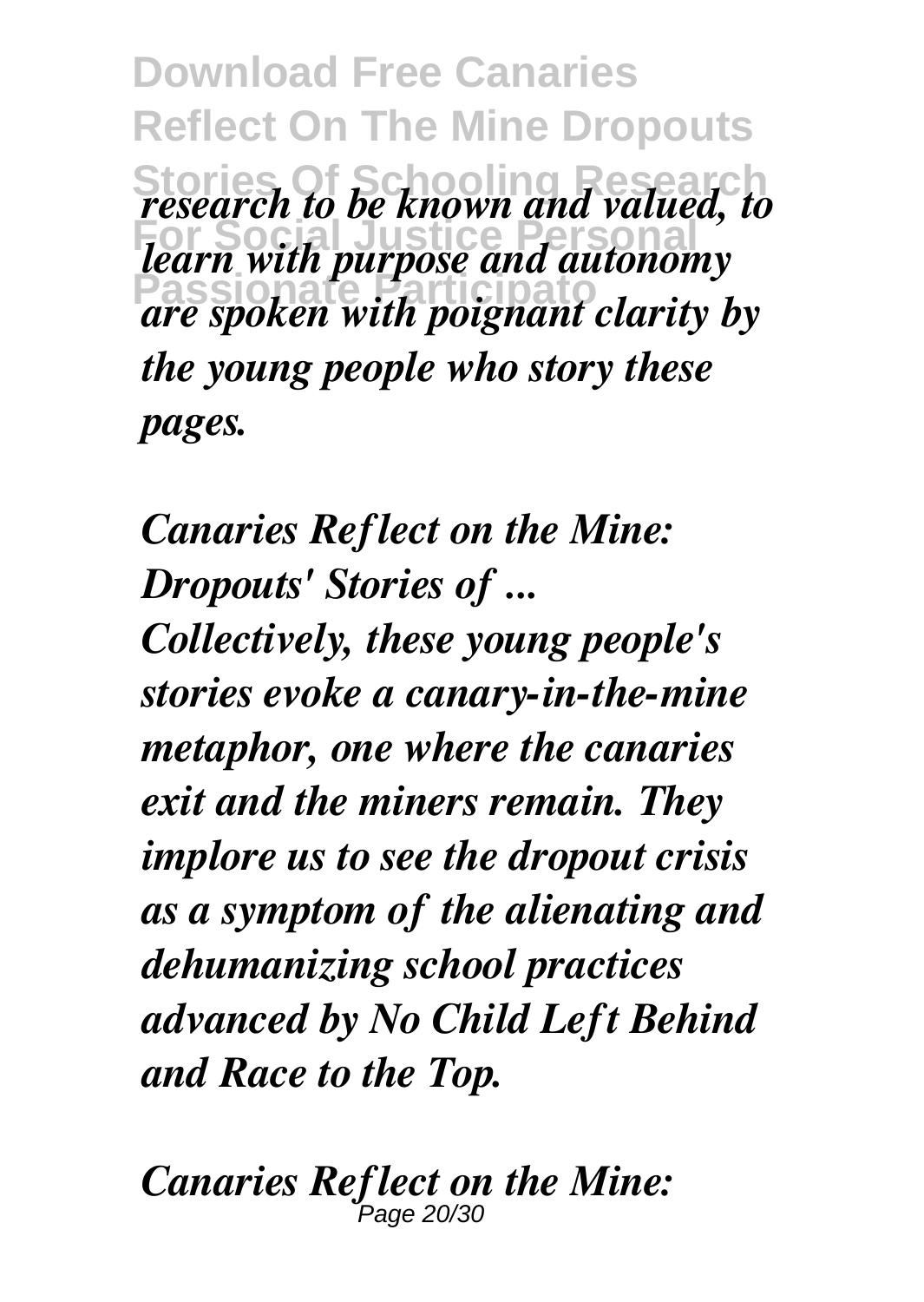**Download Free Canaries Reflect On The Mine Dropouts Stories Of Schooling Research** *Dropouts' Stories of ...* **For Social Justice Personal** *In Canaries Reflect on the Mine:* **Passionate Participato** *Dropouts' Stories of Schooling, Jeanne Cameron invites the reader to see schooling and early school leaving through the eyes of high school dropouts themselves. The transcendent desires revealed by this research - to be known and valued, to learn with purpose and autonomy - are spoken with poignant clarity by the young people who story these pages.*

*Canaries Reflect on the Mine: Dropouts' Stories of ... In Canaries Reflect on the Mine: Dropouts' Stories of Schooling, Jeanne Cameron invites the reader* Page 21/30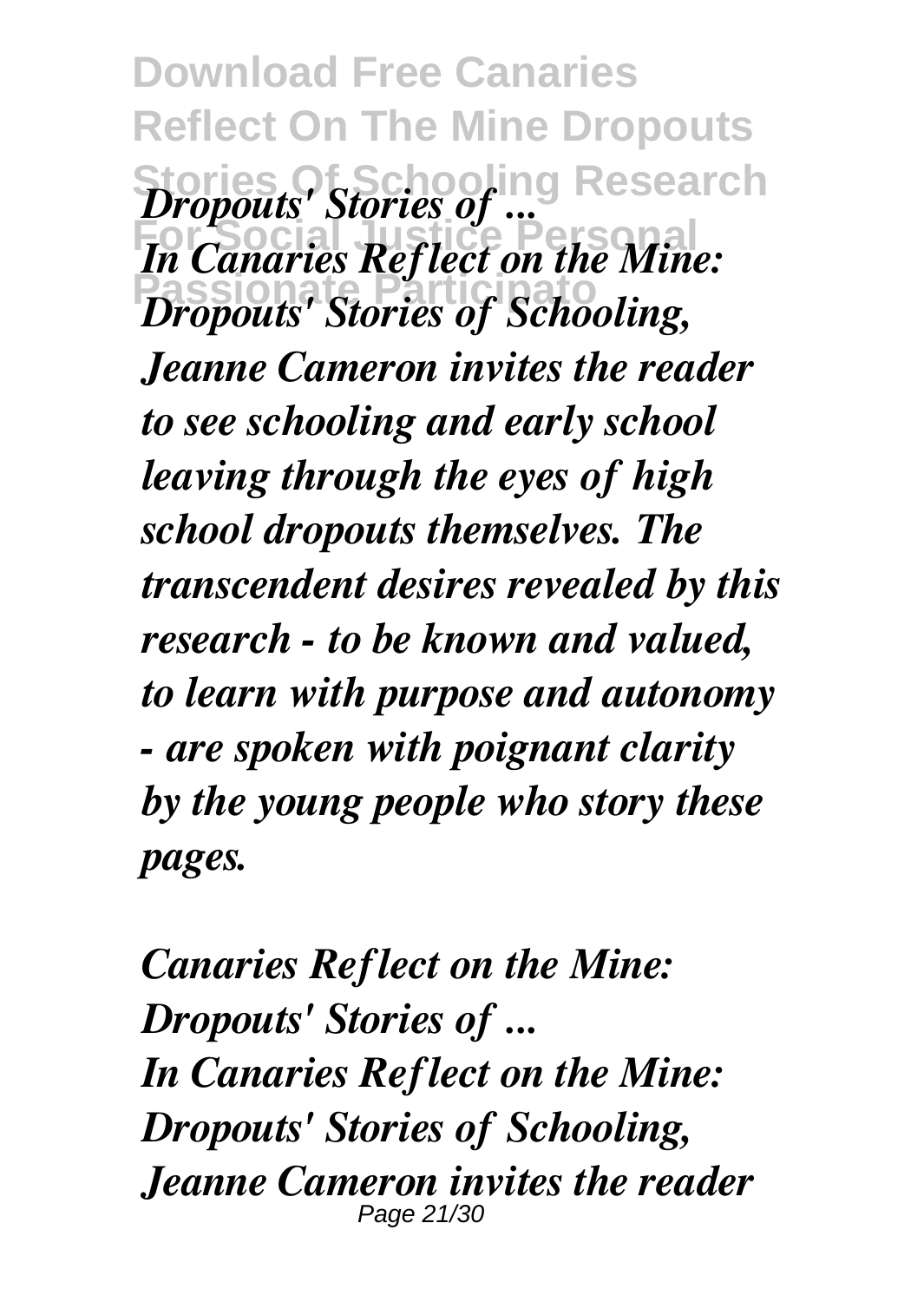**Download Free Canaries Reflect On The Mine Dropouts Stories Of Schooling Research** *to see schooling and early school* **For Social Justice Personal** *leaving through the eyes of high* **Passionate Participato** *school dropouts themselves. The transcendent desires revealed by this research - to be known and valued, to learn with purpose and autonomy - are spoken with poignant clarity by the young people who story these pages.*

*Full Version Canaries Reflect on the Mine: Dropouts ...*

*Collectively, these young people's stories evoke a canary-in-the-mine metaphor, one where the canaries exit and the miners remain. They implore us to see the dropout crisis as a symptom of the alienating and dehumanizing school practices* Page 22/30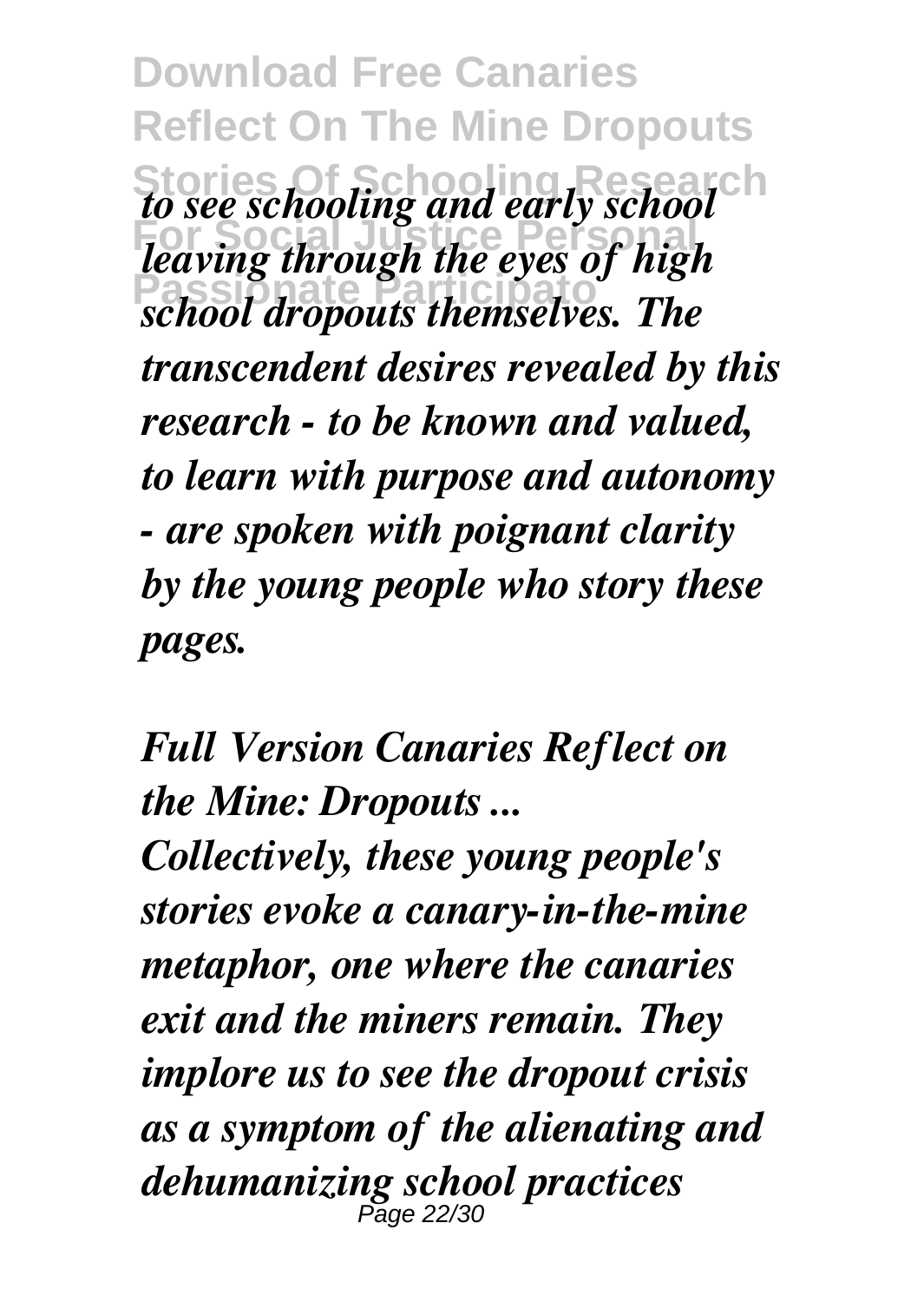**Download Free Canaries Reflect On The Mine Dropouts Stories Of Schooling Research** *advanced by No Child Left Behind* **For Social Justice Personal** *and Race to the Top.* **Passionate Participato**

*Canaries Reflect on the Mine: Dropouts' Stories of ... In Canaries Reflect on the Mine: Dropouts' Stories of Schooling, Jeanne Cameron invites the reader to see schooling and early school leaving through the eyes of high school dropouts themselves. The transcendent desires revealed by this research - to be known and valued, to learn with purpose and autonomy - are spoken with poignant clarity by the young people who story these pages.*

*Canaries reflect on the mine :* Page 23/3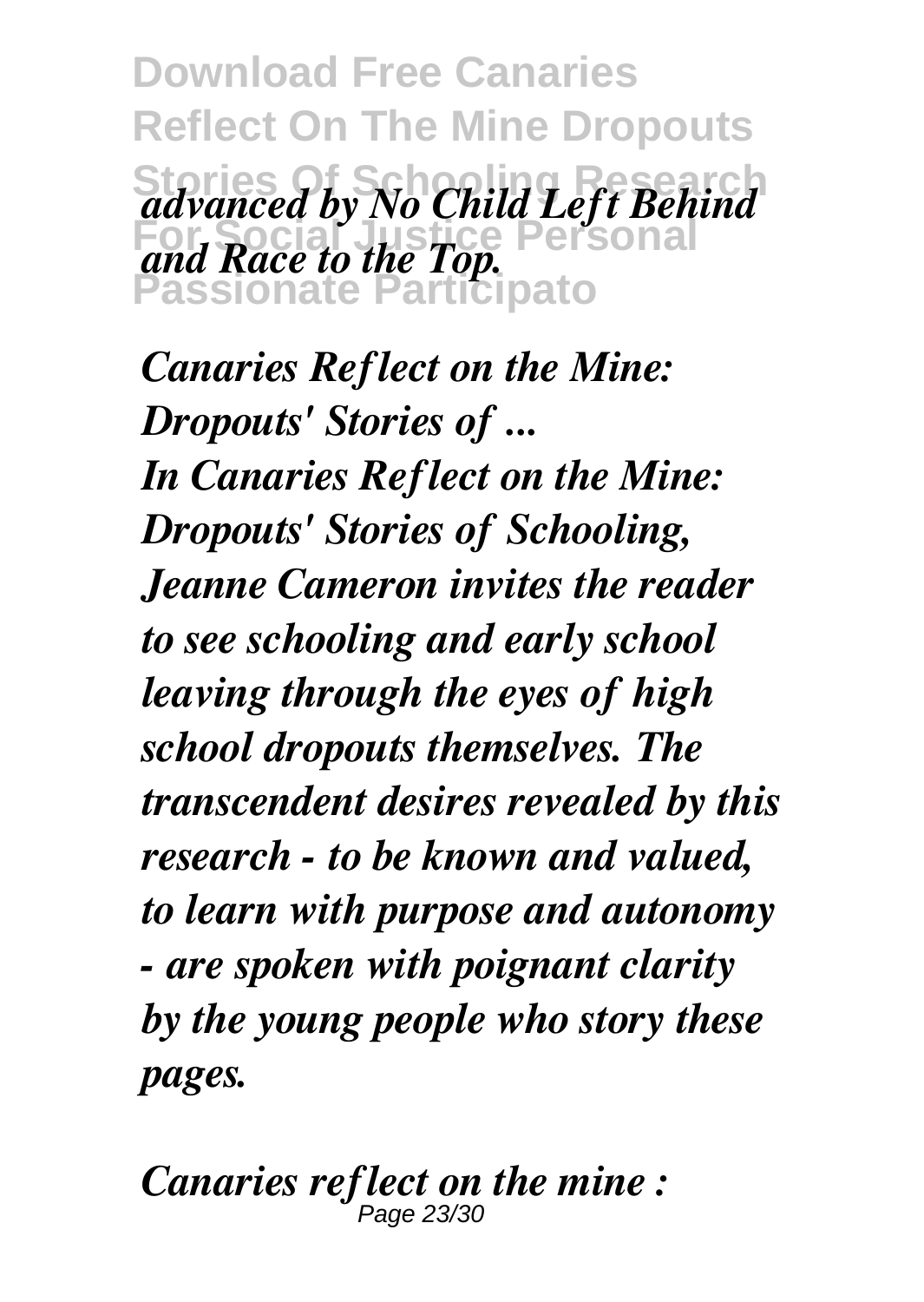**Download Free Canaries Reflect On The Mine Dropouts Stories Of Schooling Research** *dropouts' stories of ... EXPONSE SOCIETY* **Canaries Reflect on the Mine** *Propouts' Stories of Schooling Research for Social Justice Personal Pas*

*Canaries Reflect on the Mine Dropouts' Stories of Schooling Research for Social Justice Personal Pas Canaries Reflect on the Mine: Dropouts' Stories of Schooling. Guest Writer: Adam Sutton Accountability has been a required buzz word when talking about school reform for 20 years. It ties results to school spending. In particular, test scores and student achievement data are expected to* Page 24/30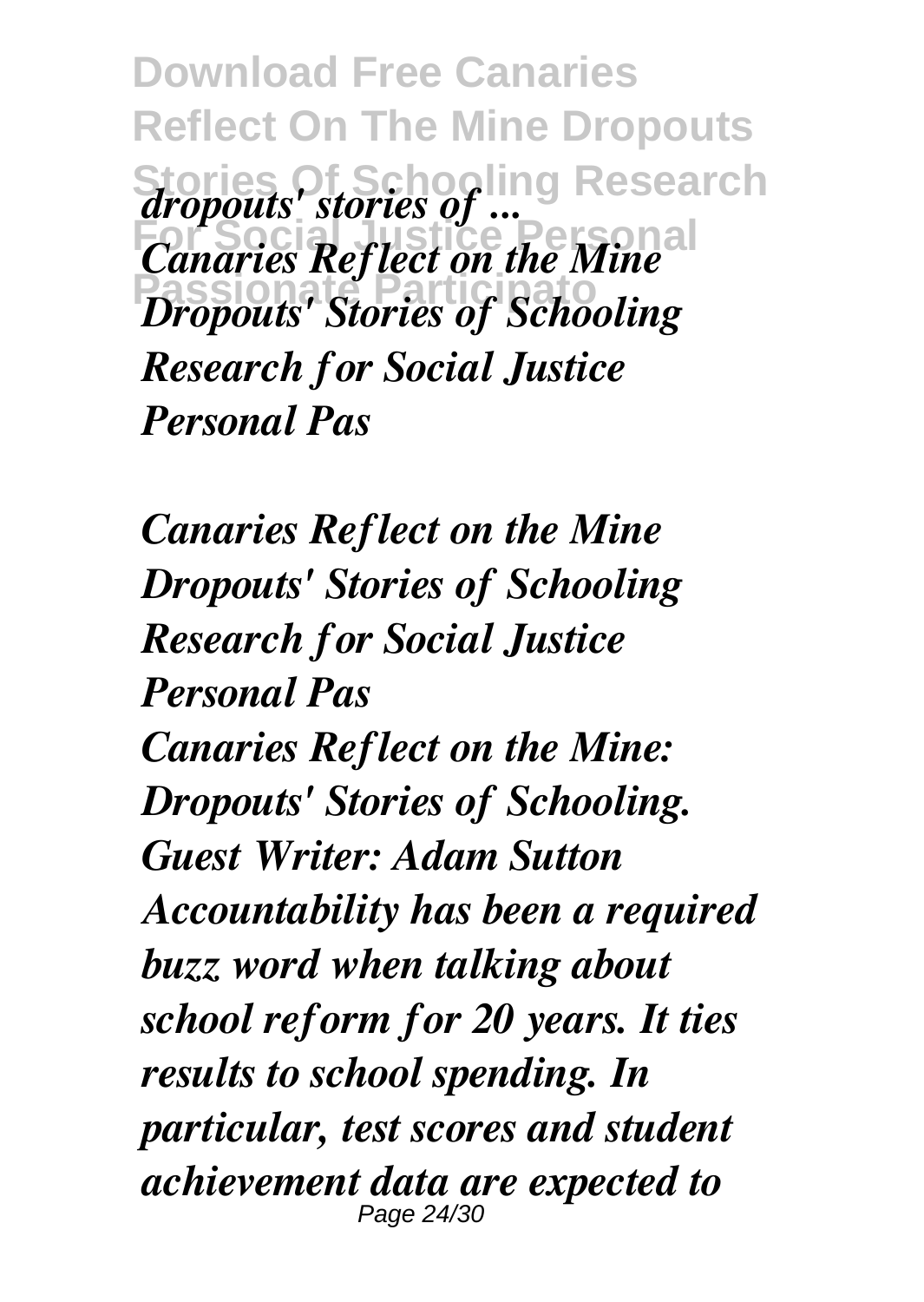**Download Free Canaries Reflect On The Mine Dropouts Stories Of Schooling Research For Social Justice Personal** *Canaries Reflect on the Mine: rise with spending. Dropouts' Stories of ... Canaries Reflect on the Mind By: Rene Lewis and Robyn Bender Ending Result ...It's like the preppy kids don't like the punk kids and the skater kids hate the roller bladers, cause you can tell who's obviously a skater kid, who's a punk kid, who's a prep, who's a goth. They're all*

*Canaries Reflect on the Mind: Hannah' by Rene Lewis Canaries Reflect on the Mine: Dropouts' Stories of Schooling: Cameron, Jeanne: Amazon.com.au: Books* Page 25/30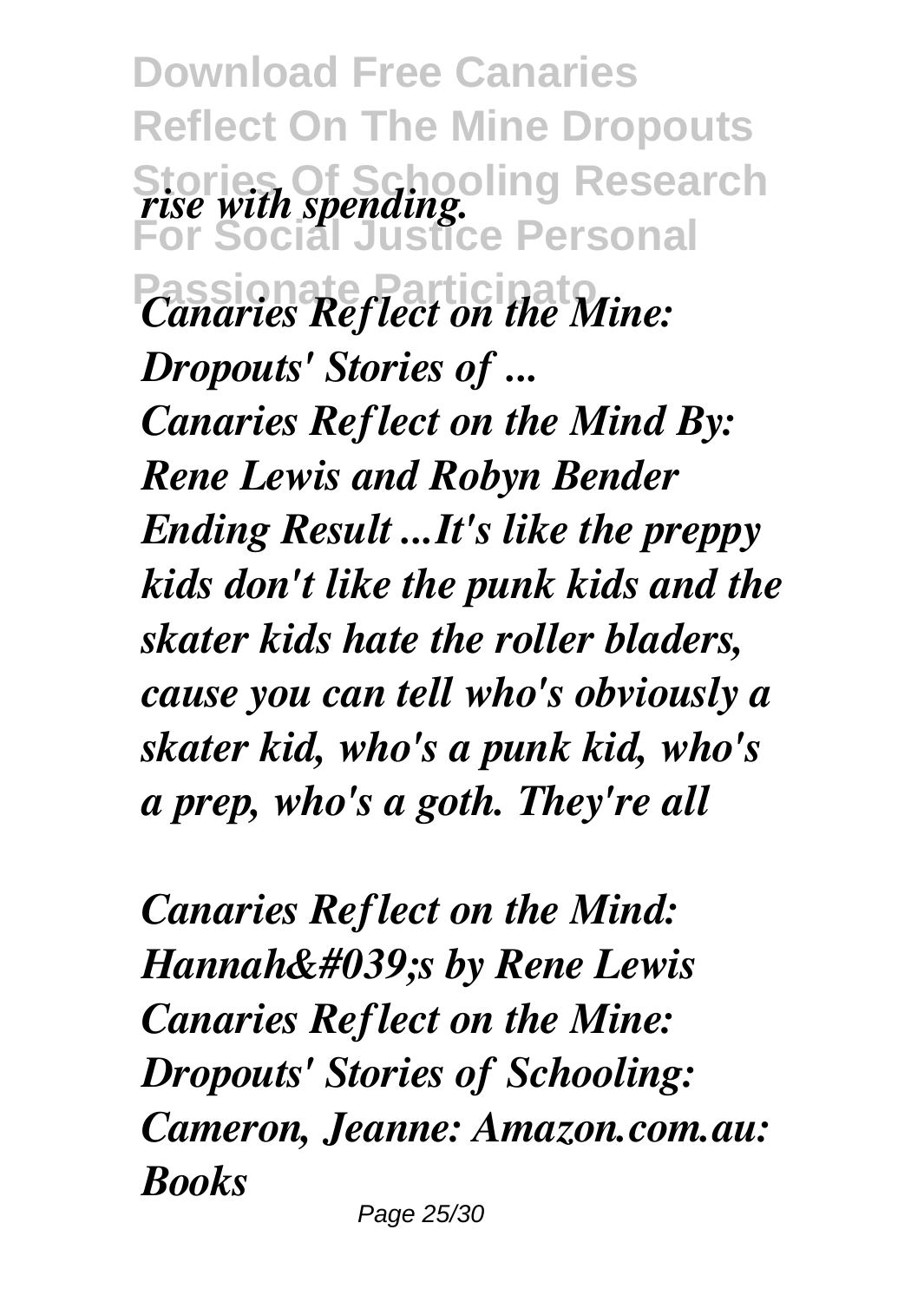**Download Free Canaries Reflect On The Mine Dropouts Stories Of Schooling Research**

*Canaries Reflect on the Mine: Dropouts' Stories of ...* 

*reasons. Reading this canaries reflect on the mine dropouts stories of schooling research for social justice*

*personalpassionateparticipatory will allow you more than people admire. It will lead to know more than the people staring at you. Even now, there are many sources to learning, reading a collection still becomes the first unusual as a good way.*

*Canaries Reflect On The Mine Dropouts Stories Of Schooling ... In 1906, canaries were used by a rescue team to enter a mine in the* Page 26/30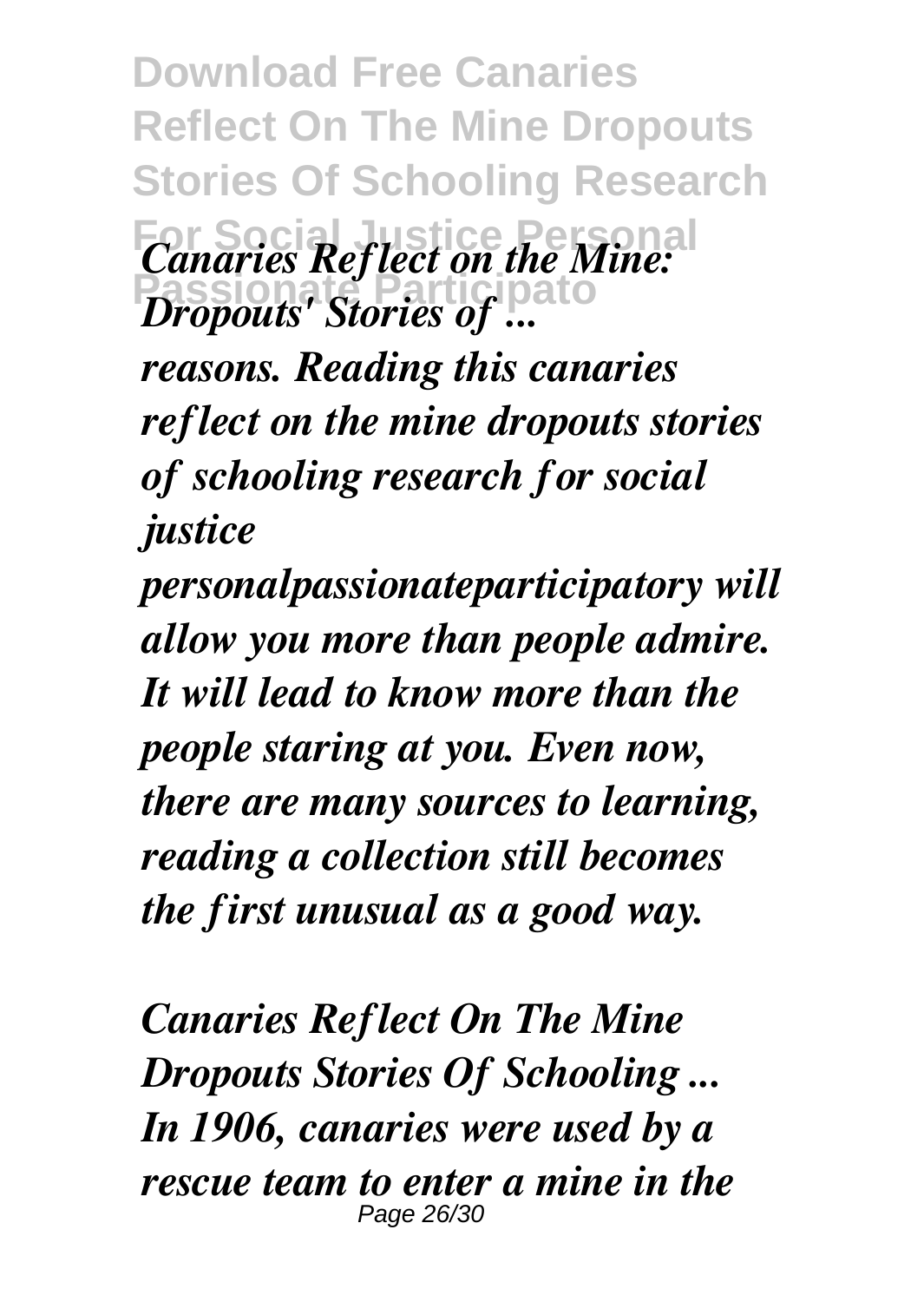**Download Free Canaries Reflect On The Mine Dropouts Stories Of Schooling Research** *aftermath of an explosion (see* **For Social Justice Personal** *below). The canary was described as* **Passionate Participato** *most useful and in some instances they were produced as evidence during investigations of industrial accidents.*

*Canaries in the Coal Mine - The Gale Review We use cookies (opens in new window) for a number of reasons, such as keeping FT Sites reliable and secure, personalising content and ads, providing social media features and to analyse how our ...*

*ETFs are the canary in the bond coal mine | Financial Times In Canaries Reflect on the Mine:* Page 27/30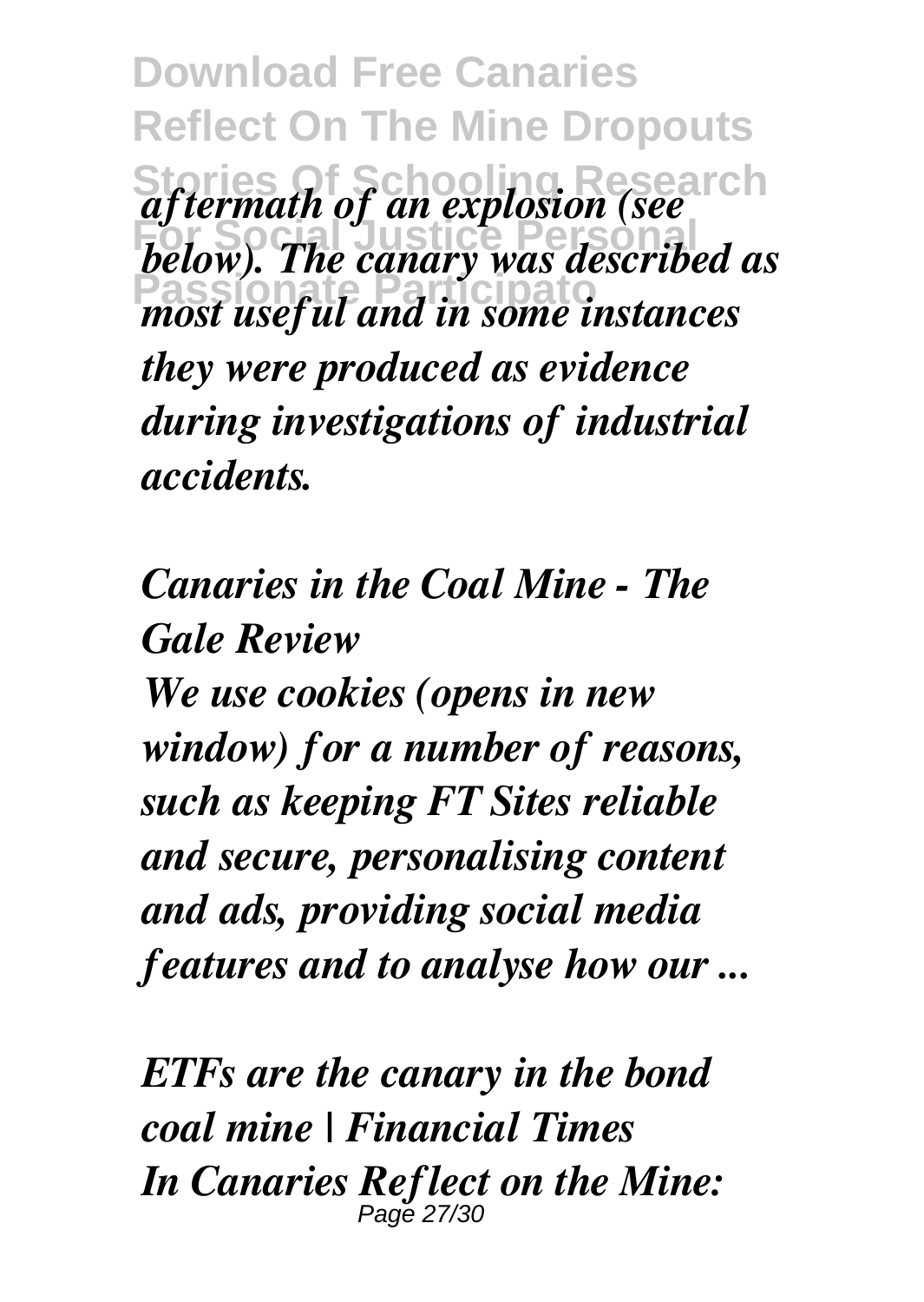**Download Free Canaries Reflect On The Mine Dropouts Stories Of Schooling Research** *Dropouts' Stories of Schooling,* **For Social Justice Personal** *Jeanne Cameron invites the reader* **Passionate Participato** *to see schooling and early school leaving through the eyes of high school dropouts themselves. The transcendent desires revealed by this research to be known and valued, to learn with purpose and autonomy are spoken with poignant clarity by the young people who story these pages.*

*Canaries Reflect on the Mine eBook por Jeanne Cameron ...*

*In modern politics, polls often serve as the canary in the mine - an early warning signal of danger or trends. But polls can also be used to wag the dog - diverting attention from* Page 28/30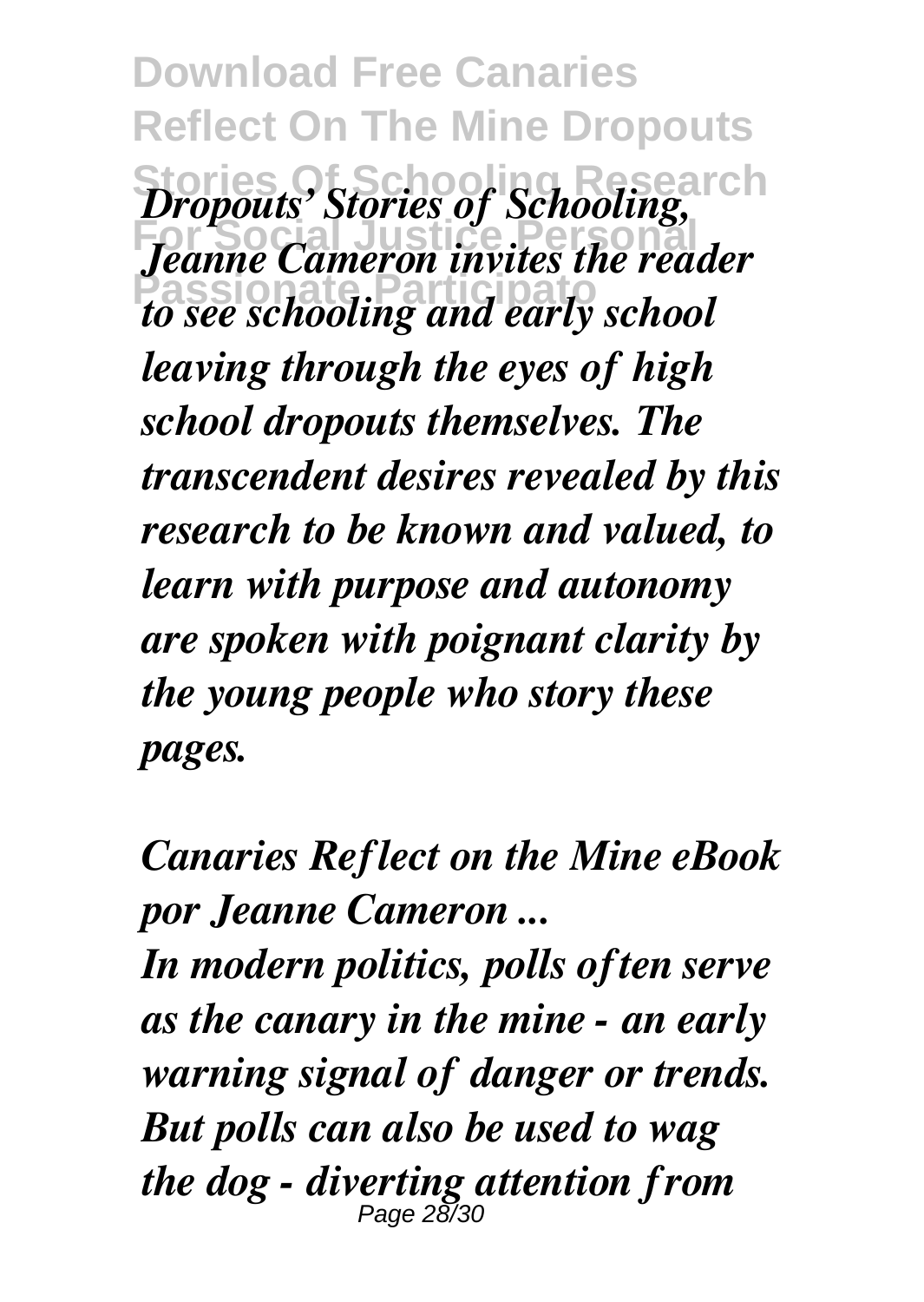**Download Free Canaries Reflect On The Mine Dropouts Stories Of Schooling Research For Social Justice Personal Passionate Participato** *25 Canary Quotes - Inspirational something significant. Quotes at BrainyQuote If society were a mine, refugees would be the canaries in it. Their condition reveals whether the currents of public air are pure or toxic. By that standard the present currents in Australia are noxious. They mark a change from the first generous response to the Coronavirus to the meaner reconstruction of the economy. By Andrew Hamilton*

*Refugees are the canaries in the mine All outbound international travel* Page 29/30